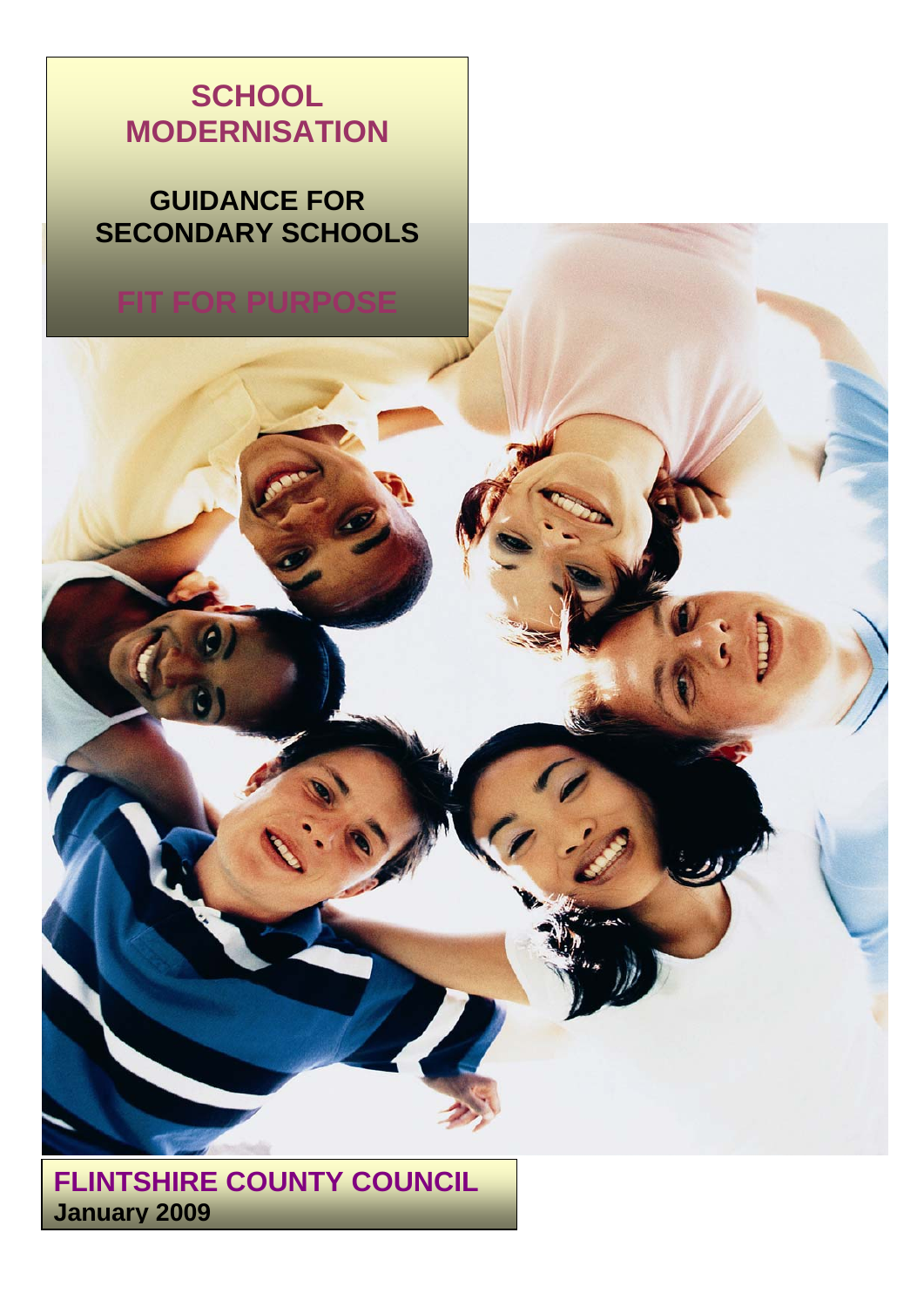# **CONTENTS**

## **SECTION PAGE**

 $\overline{2}$ 

| 1              |                                                                                                                                                                                                                     | Background                                                                                                                                                                                                                                                                                                                                                                                                                                                                                                                                                                                                                                                                                                                                                                          | 4                                                                                                                                                                                |
|----------------|---------------------------------------------------------------------------------------------------------------------------------------------------------------------------------------------------------------------|-------------------------------------------------------------------------------------------------------------------------------------------------------------------------------------------------------------------------------------------------------------------------------------------------------------------------------------------------------------------------------------------------------------------------------------------------------------------------------------------------------------------------------------------------------------------------------------------------------------------------------------------------------------------------------------------------------------------------------------------------------------------------------------|----------------------------------------------------------------------------------------------------------------------------------------------------------------------------------|
|                | 1.1<br>1.2<br>1.3<br>1.4<br>1.5<br>1.6<br>1.7<br>1.8<br>1.9<br>1.10<br>1.11<br>1.12<br>1.14                                                                                                                         | <b>Government Guidance</b><br>The Flintshire Context<br>Fit for Purpose: Towards a Definition<br>Purpose of this Guidance<br>Scope and Applicability of this Document<br><b>Capacity Levels</b><br><b>Staff Numbers (Teaching and Learning Support)</b><br>Use of Mobile Classrooms<br>Safeguarding Children/Child Protection<br><b>Access and Security</b><br><b>DDA Compliance</b><br><b>Accommodation for Religious Diversity</b><br>1.13 Sustainability<br><b>Community Use</b>                                                                                                                                                                                                                                                                                                 | 4<br>4<br>4<br>5<br>5<br>5<br>6<br>$\overline{7}$<br>$\overline{7}$<br>$\overline{7}$<br>$\overline{7}$<br>$\overline{7}$<br>$\overline{7}$<br>8                                 |
| $\overline{2}$ | The School Building                                                                                                                                                                                                 |                                                                                                                                                                                                                                                                                                                                                                                                                                                                                                                                                                                                                                                                                                                                                                                     | 8                                                                                                                                                                                |
|                | 2.1<br>2.2<br>2.3<br>2.4<br>2.5<br>2.6<br>2.7<br>2.8<br>2.9<br>2.10<br>2.11<br>2.12<br>2.13<br>2.14<br>2.15<br>2.16<br>2.17<br>2.18<br>2.19<br>2.20<br>2.21<br>2.22<br>2.23<br>2.24<br>2.25<br>2.26<br>2.27<br>2.28 | Learning Spaces/Classroom Teaching Area<br><b>Specialist Practical Spaces/Areas</b><br><b>Practical Areas</b><br><b>Science Areas</b><br>Gas Supply to Sciences Areas<br><b>Electrical Sockets</b><br><b>Water Supply</b><br>Preparation and Storage Areas<br>Design and Technology<br>Workshop and Studio Teaching Spaces<br>Pneumatics, Electronics & Control Technology<br>Computer Aided Design/Computer Aided Manufacture<br>Food Technology<br><b>Textiles Room</b><br>Art<br>Fittings, furniture and equipment<br><b>Sinks</b><br><b>Video Conferencing</b><br><b>ICT Bases</b><br><b>Halls and Studios</b><br>Performance Teaching Areas<br><b>Location of Music Suite</b><br>Acoustics<br>Storage<br>Lighting<br>Furniture and Equipment<br>Electricity<br>Dance and Drama | 9<br>10<br>12 <sub>2</sub><br>13<br>15<br>15<br>16<br>16<br>17<br>18<br>19<br>19<br>19<br>20<br>20<br>21<br>22<br>22<br>22<br>24<br>25<br>25<br>27<br>27<br>28<br>28<br>28<br>29 |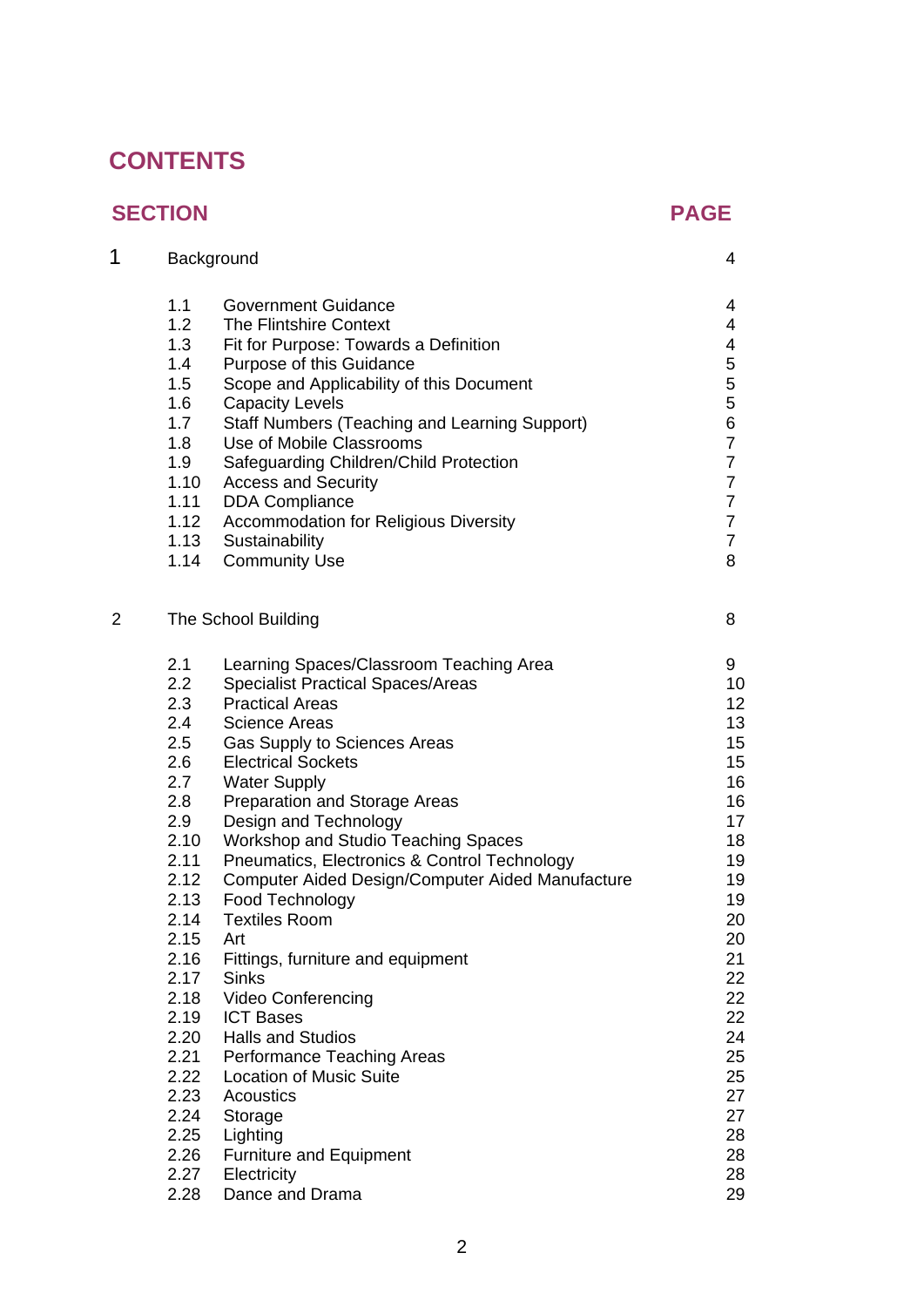| 2.29 Equipment | 29 |
|----------------|----|
| 2.30 Media     | 31 |

## 3 Internal Non-Teaching Spaces

|   | 3.1                   | Storage                              | 32 |
|---|-----------------------|--------------------------------------|----|
|   | 3.2                   | <b>Staff and Administration</b>      | 33 |
|   | 3.3                   | <b>Staff and Administration Area</b> | 33 |
|   | 3.4                   | <b>Staff Room</b>                    | 34 |
|   | $3.5^{\circ}$         | <b>Learning Resource Areas</b>       | 34 |
|   | 3.6                   | Library                              | 34 |
|   | 3.7                   | <b>Staff Toilets</b>                 | 35 |
|   | 3.8 <sub>1</sub>      | <b>Changing Rooms</b>                | 34 |
|   | 3.9 <sub>2</sub>      | <b>Kitchen Facilities</b>            | 35 |
|   | 3.10                  | Circulation                          | 36 |
| 4 | <b>External Areas</b> |                                      | 36 |
|   | 4.1                   | <b>Site Security</b>                 | 36 |
|   | 4.2                   | <b>Entrance Paths and Roads</b>      | 36 |
|   | 4.3                   | Car Parking and Drop Off             | 36 |
|   | 4.4                   | <b>Playing Fields</b>                | 37 |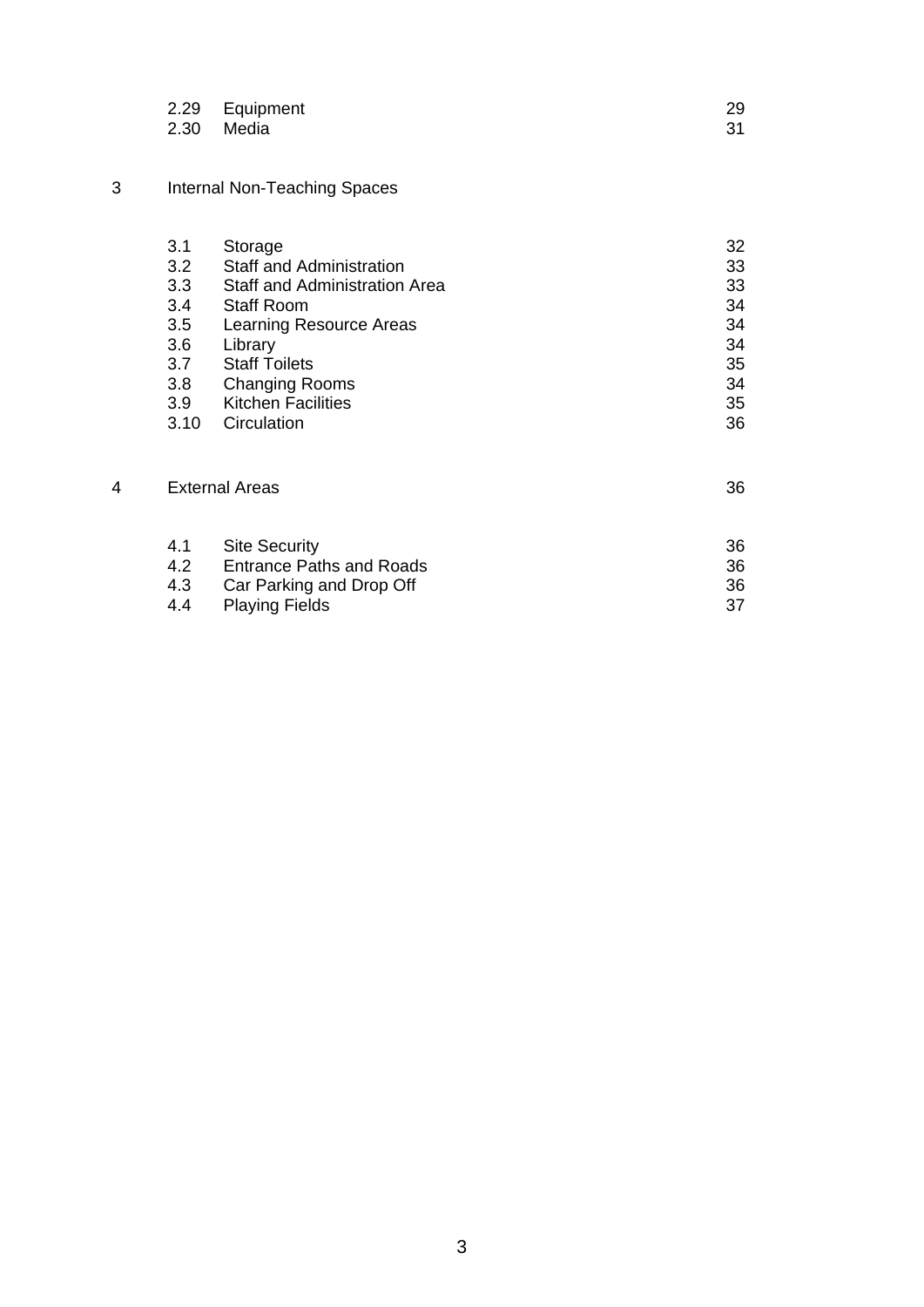## **1 BACKGROUND**

#### **1.1 Government Guidance 2006**

In October 2006 the Welsh Assembly Government issued a publication The Learning Country: Vision in to Action in which it requested that Local Authorities develop plans for capital investment in schools to take into account projected pupil numbers and the need to invest in school buildings. The planning aim is to deliver high quality education in environments that provide essential standards of accommodation and facilities which are appropriate for teaching and learning, now and into the future, and which can also provide appropriate facilities for community use.

Achieving this level of provision was described as being "Fit for Purpose".

#### **1.2 School Modernisation: The Flintshire Context**

In Flintshire there are a number of important factors that are central to the aim of modernising and organising schools. It is vital that our focus on Educational Standards is matched by provision of learning environments that are indeed 'Fit for Purpose'. It is important that we encourage and allow creative use of space to respond to the changing curriculum and pedagogy in our schools. It is also important that developments include and involve the wider community in the life and work of schools.

We must ensure that there are sufficient places for every child, and that the condition and quality of facilities and accommodation meets essential standards and where possible, introduces new modern learning spaces for learners and staff in schools.

Action should be taken to manage the supply of school places. The maintenance of unused school places must not prevent the investment in securing improvement of learning environments, including meeting the Health, Safety, Safeguarding, and well being needs of the young people and staff in our care.

"Fit for Purpose" standards should help to inform the specifications for new schools and refurbishment work in Flintshire. Deployment of a range of Capital resources from the Welsh Assembly Government, the County Council, individual schools, communities and other bodies will be necessary to deliver a programme of improvements over the next decade against the standards.

This Guidance has been developed by Flintshire County Council, in consultation with schools and the Welsh Assembly Government, to help guide our capital investment decision making so that we do bring about the best improvements to school accommodation and facilities that we can.

#### **1.3 Fit for Purpose: Towards a Definition**

Flintshire has undertaken to produce a detailed Guidance Document, by Flintshire, for Flintshire, developed in partnership with schools, Council Officers and Members, and the Welsh Assembly, to set out a workable description of essential standards to be met and criteria to be used in applying the concept of schools 'Fit for Purpose' in practice.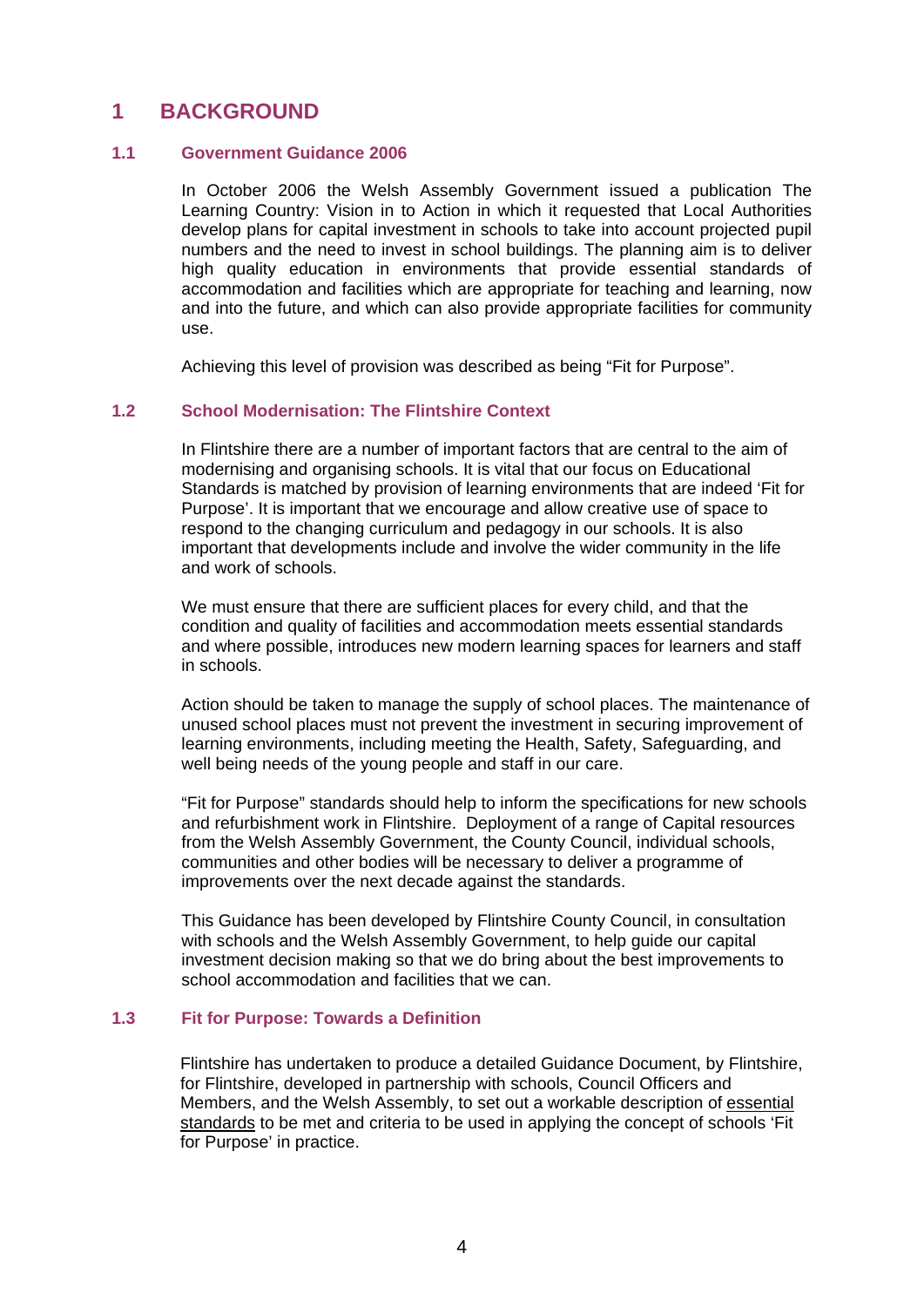#### **1.4 Purpose of this Guidance**

This guidance document represents Flintshire's approach to setting out essential standards for the development and improvement of accommodation and facilities in schools that need to be met through capital investment programmes and school improvement action plans in schools in Flintshire. In simple terms this guidance provides a 'minimum or essential standards checklist' to be used in conjunction with the measurement of the condition, suitability and sufficiency of accommodation and facilities of schools, and against which priorities for capital investment and asset management can be assessed.

#### **1.5 Scope and Applicability of this Guidance**

This document is designed to provide guidance for future capital investment into Flintshire Secondary sector schools. The scope of the guidance is for the existing 12 secondary sector schools comprising:

- 1 x 11-18 VA School (English Medium)
- 1 x 11-18 Welsh Medium School
- 1 x 11-16 English Medium School
- 9 x 11-18 English Medium Schools

NB. This guidance can also be used to contribute to the essential standards for Ysgol Maes Hyfryd – New Secondary Phase Special School to be opened in September 2009, although further specialist accommodation, facilities and equipment standards will need to be met as required for a special school.

#### **1.6 Capacity Levels**

The capacity of a school is the number of pupils it can accommodate. LEAs are responsible for assessing the capacities and admission numbers of all the schools they maintain, including voluntary aided and foundation schools and are required to inform the Welsh Assembly Government of newly calculated capacities and admission numbers of schools in their area and of any future changes to them.

Flintshire County Council currently has secondary school pupil capacities which vary between 565 and 1,768 pupil places. This Fit for Purpose Guidance has been designed to apply to the full range of secondary school sizes currently in operation.

However, it is possible for Local Authorities to consider introducing minimum and maximum capacity sizes for their Secondary Schools to help regulate the distribution of school places and the level of surplus places, which is a requirement of the Welsh Assembly Government, as part of the School Place Planning in Flintshire.

#### **Flintshire Proposal for Consultation: Future Minimum and Maximum Secondary School Capacity Levels**

It is recommended that future consultation is undertaken with all appropriate stakeholders, on the advantages and benefits of the use of Minimum and Maximum School Capacity Levels to assist School Place Planning in Flintshire.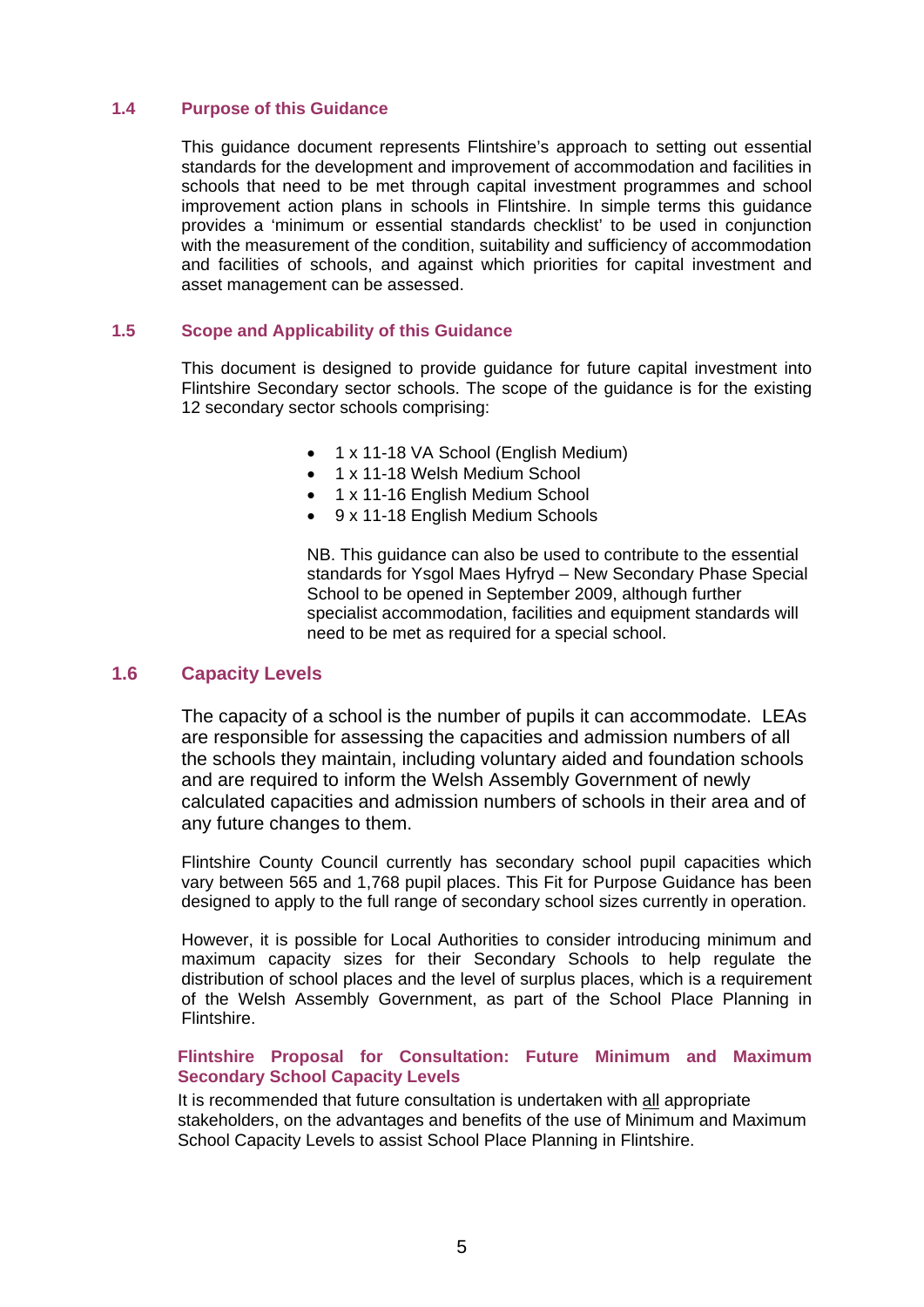#### **1.7 Staff Numbers (Teaching and learning support)**

The Welsh Assembly Government specifies the following ratios in relation to minimum levels of staffing for the provision of care and teaching across the primary and secondary pupil age range:

| <b>Age Range</b> | <b>Staff Ratio</b> |
|------------------|--------------------|
| Primary          |                    |
| 3-5 year olds    | 1:8                |
| 5-7 year olds    | 1:15               |
| <b>Secondary</b> |                    |

**7+ 1:24** 

In addition, all schools must have a Headteacher.

Proportionate to the size of the school, staffing in secondary schools also involves the use of the following roles:

- a. Secretary and administration support staff
- b. Peripatetic staff
- c. Classroom assistants and Nursery Nurses
- d. Technical Support Staff
- e. Non- teaching ancillary staff including:
	- Cleaning
	- Caretaking
	- Mid day supervisors and Senior Mid day supervisors
	- Catering

For Secondary Schools, there is a statutory duty for managers in schools to ensure that all teachers have 10% of their time (per week) dedicated to non-contact time for Planning Preparation and Assessment (PPA) activities. The legislation does not state where this should take place.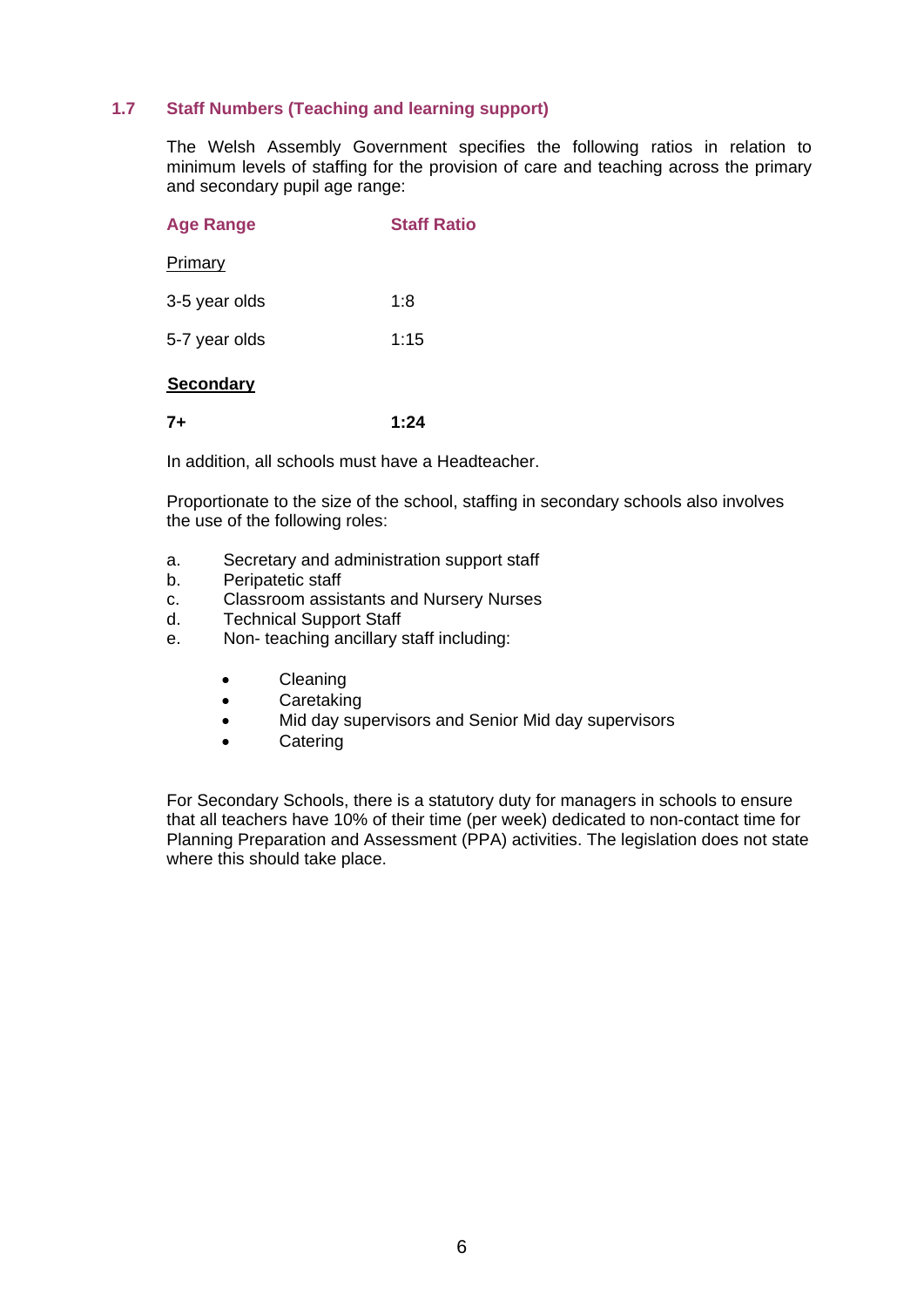#### **1.8 Use of Mobile Classrooms**

Mobile classrooms will be removed from school premises as a priority where these are being utilised for long-term shortage of capacity.

Mobile units will only be utilised to provide short-term capacity, or in instances where classrooms are unavailable (periods of refurbishment etc).

#### **1.9 Safeguarding Children / Child Protection**

Schools should have appropriate signage, security warnings, trespass warnings and direction to main entrance. Car park control signage is required as part of a controlled entrance to the school and separate vehicle and pedestrian entrances to enjoy segregated safe access for pupils and community users. Provision for cycles will vary from site to site but is encouraged and provision should be made where required.

#### **1.10 Access and Security**

Security lighting and CCTV are strongly recommended. However, whether this element of investment is deemed to be essential will vary from school to school.

In future, attention should be paid in design briefs to designing out poor visibility and blind spots around schools which make safeguarding children more difficult.

All secondary schools in Flintshire should seek to accommodate multi-lingualism, as appropriate. It is essential that secondary schools accommodate bi lingual (Welsh and English) site communications.

#### **1.11 DDA Compliance**

Historically, educational buildings within the County Council have undergone alterations to comply with the Disabilities Discrimination Act (DDA) 1995 on a need by need basis for those pupils with a disability transferring between schools.

It is the aim of the Council to ensure that all schools within Flintshire are DDA compliant as a basic necessity by 2016, through a rolling programme of capital investment.

#### **1.12 Accommodation for Religious Diversity**

Schools should have appropriate arrangements, hall or other suitable space and facilities, including water for washing, to accommodate opportunities for worship across a range of religions.

#### **1.13 Sustainability**

Flintshire along with all other Welsh Authorities has signed the Welsh Declaration on Climate change and committed to reducing its emissions by a minimum of 3% per annum. This will be superseded by a commitment by Flintshire County Council to achieve a 60% reduction in carbon emissions over the next 12 years, to its entire portfolio of buildings.

It is essential that funding allocated to Flintshire schools is used effectively and appropriately by designing and installing long term sustainable energy systems. An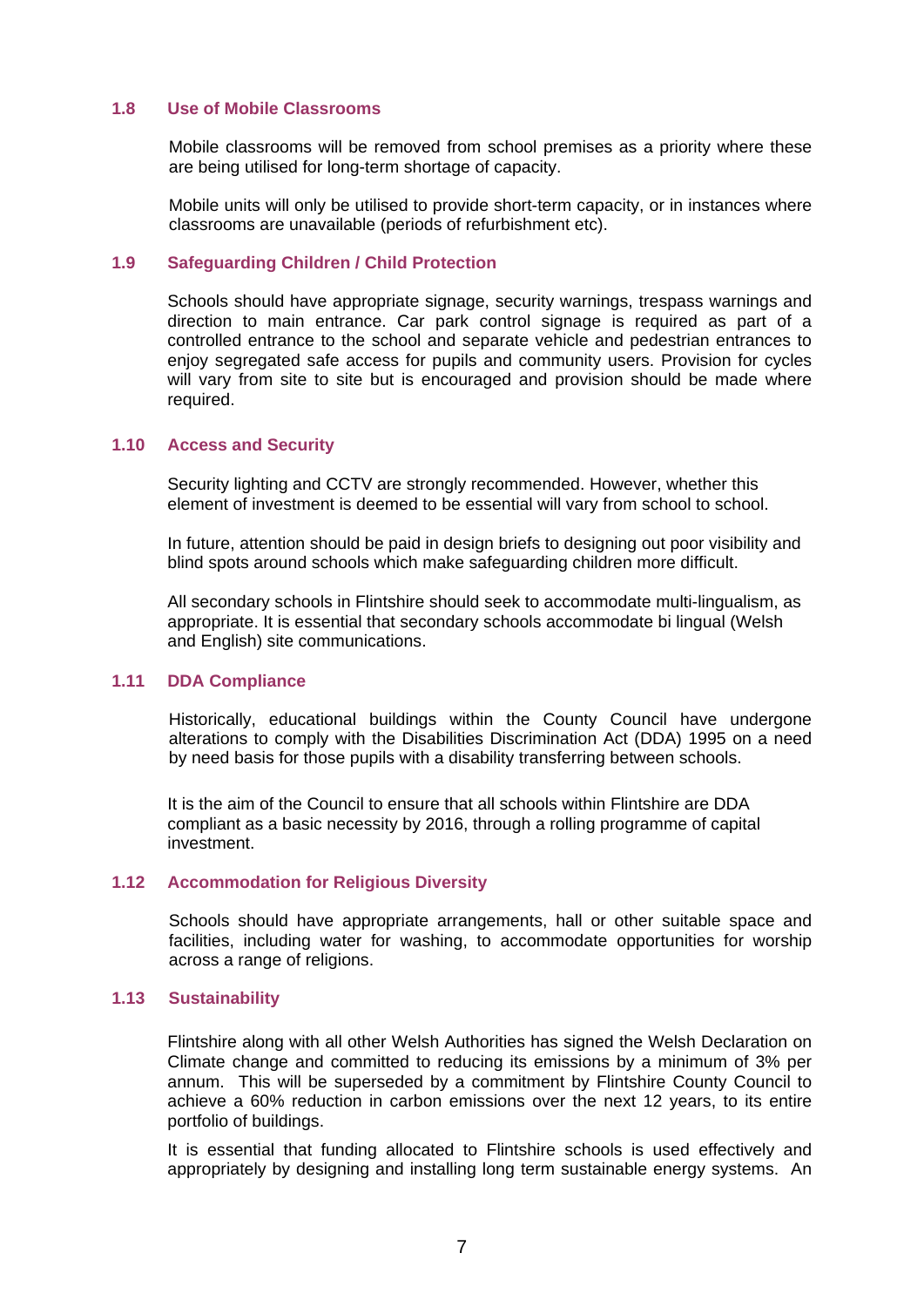additional benefit of this approach will be to make our schools more comfortable and improve the educational environment for our children by making them fit for purpose.

In future, greater emphasis should therefore be placed on energy use, and a more holistic approach taken when refurbishing our schools, for example, to insulate walls and roofs, replace windows before installing new boilers, and operate a building management system so that boilers can be accurately sized to match the hearing requirements of the school.

Where lighting is in need of modernization, installation of modern high frequency fittings with occupancy/daylight controls should be considered.

Installation of renewable energy systems should be considered where feasible. Usage of water run off systems to recycle water may also be considered.

Each school will vary in the assessment of its needs, but every effort should be made to reach an essential standard of sustainability.

#### **1.14 Community Use**

 Modernised schools of the future will be required to further develop and enhance their role within the community. As well as providing increased access for the community for sports and other educational facilities and resources, the school will wish to consider a range of other services and activities to improve the learning and well being of the pupils, their families and for the wider community.

The accommodation needs of each school to facilitate community provision will vary. However, consideration should be given to location and access for efficient management and maintaining site security e.g. zoning of heating and zoned access and control of facilities.

Storage of community resources will also need to be considered. Where schools are used as polling stations, separate consideration will need to be given to this in the design brief.

The use of the school by the community should be encouraged. However, consideration should be given to the planning and design of spaces for community use, and to their location and access, to allow efficient management and maintenance of site occupancy and security.

## **2 The School Building**

The net area of buildings in secondary schools is comprised of five categories of space. These are listed below with any supplementary areas.

- Teaching areas/spaces
- Halls
- Learning Resource areas
- Staff and Administration
- Storage
- Dining and Social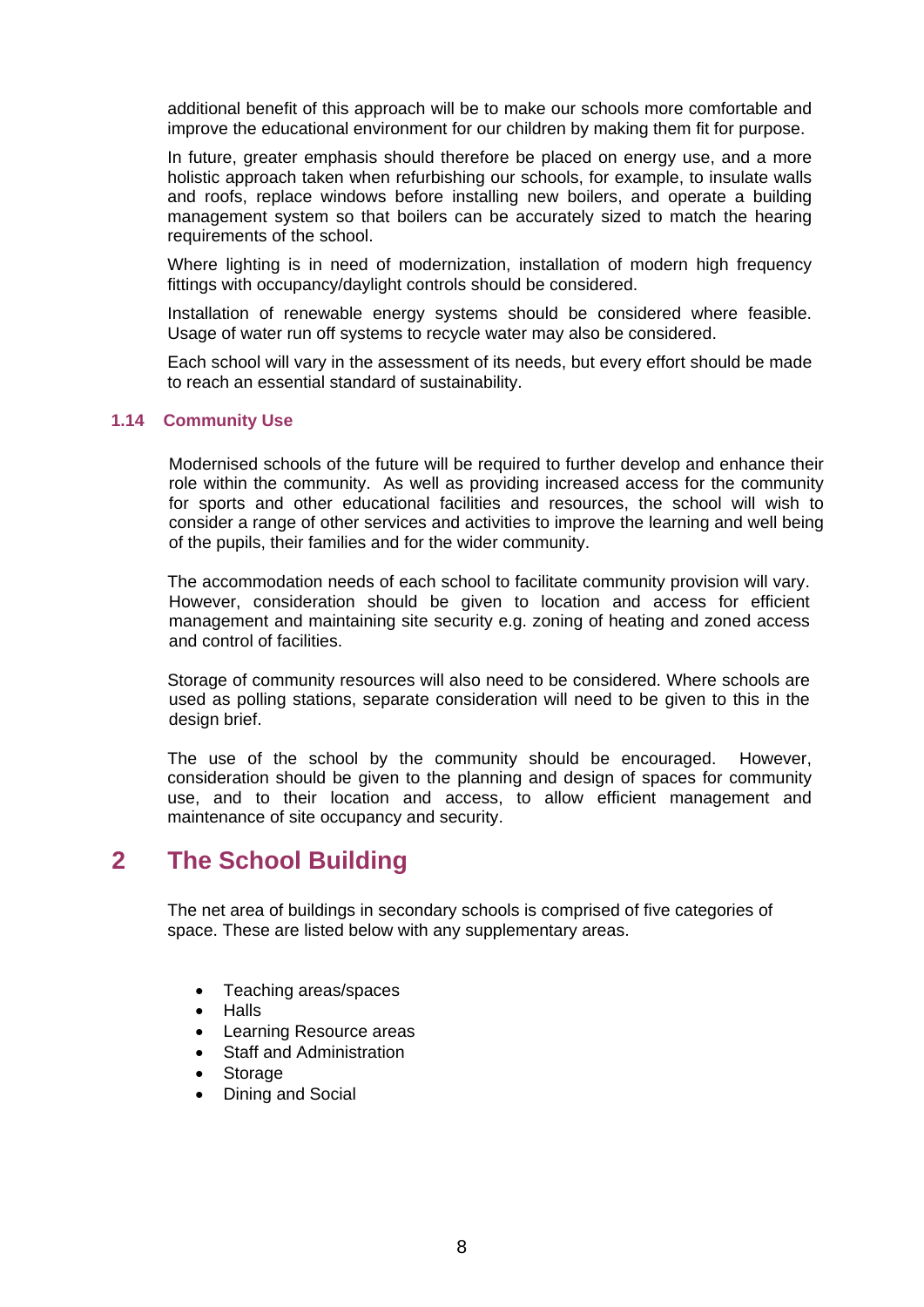#### **2.1 Learning Spaces/Classroom Teaching Areas**

The usage of Learning Spaces/Classroom Teaching Areas is now accepted to be normally a multi-functional approach rather than bespoke, with teaching spaces/classroom teaching areas being utilised equally well to teach subjects such as English, Welsh, Maths, History, Geography and Religious Education. With respect to these areas there should be a minimum of 3 for every 150 pupil places in a secondary school. These rooms/ areas should have the advantage of natural light and windows (where practicable) and be located around the internal periphery of the building. Internal rooms without windows are more suited to Drama, Music and curricular activities which can be conducted using artificial light.

Increasingly,  $21<sup>st</sup>$  century teaching and learning styles require a degree of flexibility in the way a room is fitted out. Furniture should be light weight to enable them to be rearranged and flexible enough to move into rows, islands or other configurations. Floor coverings should be hard wearing, noise absorbent and be weather resistant ideally heavy duty carpet should be used.

Where classrooms are adjacent to windows, the windows will have blinds fitted to provide reasonable environment for image / film projection.

Desks that are isosceles trapezium in shape enable flexible usage. There should be sufficient desks / chairs to accommodate class sizes of up to 30 pupils. Consideration should be given where these rooms are above areas where movement is less and noise levels lower. Wherever possible, rooms utilised exclusively for teaching of these subjects should be clustered together, and where possible a separate office provided for the departmental management staff providing  $10<sup>m²</sup>$  of office space.

To allow for flexibility in teaching spaces the accepted general rule is to plan for a maximum class size of 30 for all room spaces with the exception of Design and Technology. 20 pupil places should form the basis of Design and Technology accommodation arrangements. This is similar to the ratio suggested for sixth form spaces.

|                | <b>General Teaching Space</b><br>> Greater than<br>< Less than |                                                                                      |
|----------------|----------------------------------------------------------------|--------------------------------------------------------------------------------------|
|                | Room size > 55.8m <sup>2</sup> < 76.5m <sup>2</sup>            | Above optimum size, consider alternative<br>use or removal of excess space (storage) |
| $\overline{2}$ | Room size 18.6m <sup>2</sup> - 55.8m <sup>2</sup>              | Optimum size for single teaching group,<br>or two small teaching groups              |
| 3              | Room size <18.6m <sup>2</sup>                                  | Unsuitable, consider enlargement or<br>alternative<br><b>Use</b>                     |

#### **Table 2 – General Teaching Space Room Size Classification Guidance**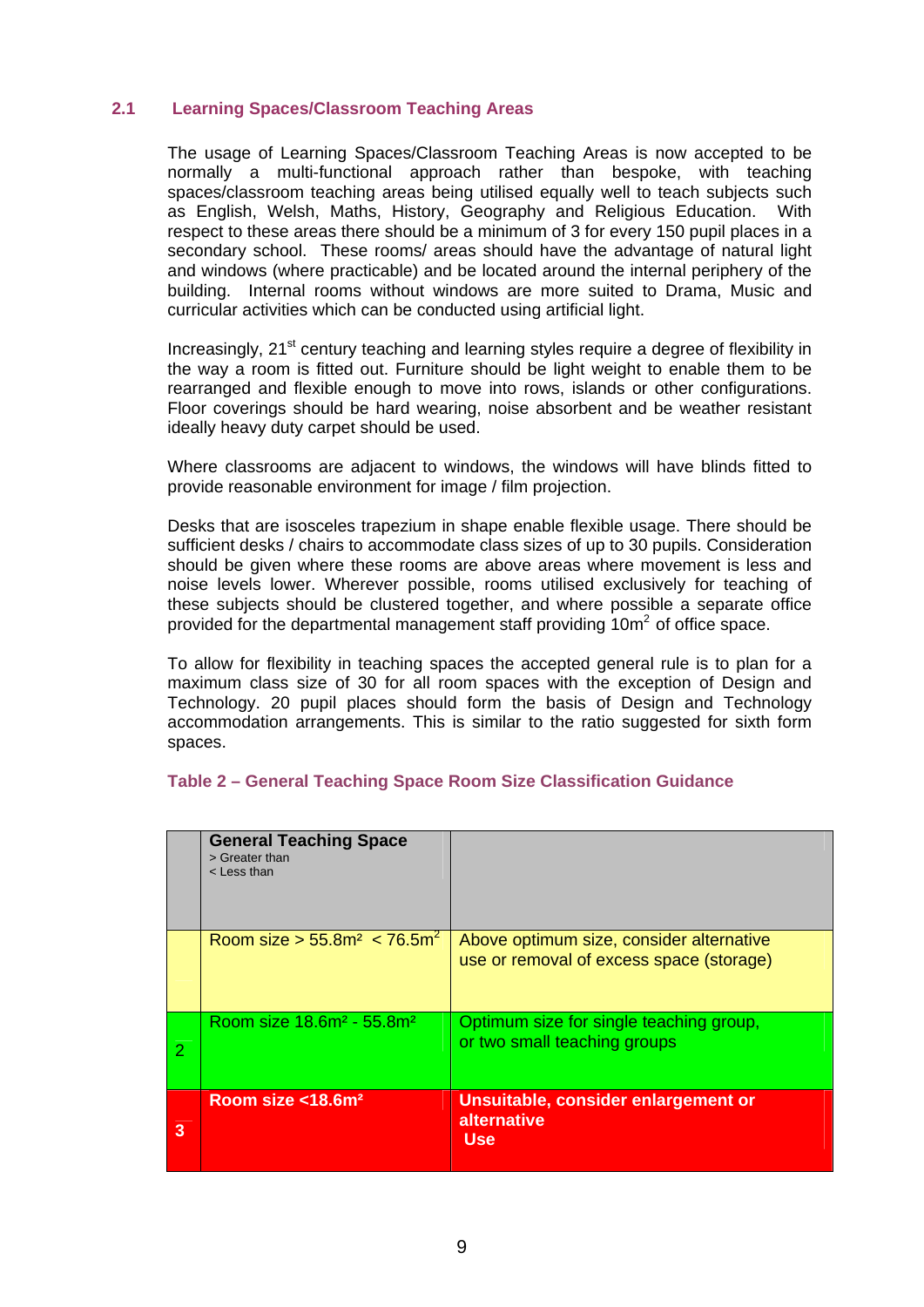Rooms above 30 pupil places in size will normally present an overcapacity within the school depending on the number of these spaces within the school. It is recommended that no more than 25% equivalence of these spaces should be included in a secondary school. The optimum room size is identified as that suitable for class sizes up to 30 pupils. It is recommended that 75% of these rooms should be able to accommodate up to 30 pupils.

Rooms below a recommended minimum size should be considered as being unsuitable to be used as class teaching spaces. Consideration should be given to adapting these spaces for alternative uses to address other shortfalls in provision.

1.1.1 In order to ensure that any secondary school has an appropriate balance of classroom sizes it is recommended that the following guidance will apply:

| Above Optimum  | Max 25%        |
|----------------|----------------|
| Optimum        | <b>Min 75%</b> |
| Below $18.6m2$ | $0\%$          |

- 1.1.2 Where schools have an excess of above optimum size classrooms the Council's Education Asset Management Team should assess any potential opportunities to reorganise the space to utilise the accommodation to address a shortfall in provision e.g. storage.
- 1.1.3 Schools with a large number of small classrooms should be assessed to determine whether rooms can be enlarged without compromising the space in adjacent rooms.

#### **2.2 Specialist Practical Spaces/Areas**

#### 2.2.1 Modern Languages

A dedicated room for recording for KS3 oral moderation and GCSE oral examinations should be accommodated. Each secondary school should have access to a digital visualiser, as a shared resource

As a minimum, the rooms should be equipped with the following infrastructure:

- ceiling mounted projector
- Fixed DVD player in order to view recorded MFL programmes / films
- In addition, there should be two smaller whiteboards, one either side of the IWB for process work.
- A digital voice recorder for every 2 pupils
- PC with DVD-Rom and speakers with data projector

#### 2.2.2 Mathematics

Ideally a suite of classrooms would be utilised exclusively for the teaching of Mathematics.

Consideration should be given to the need for department management office space and equipment. Where office facilities are not provided, but where pupil numbers and capacity allow, suitable office space should be created for management and administration staff.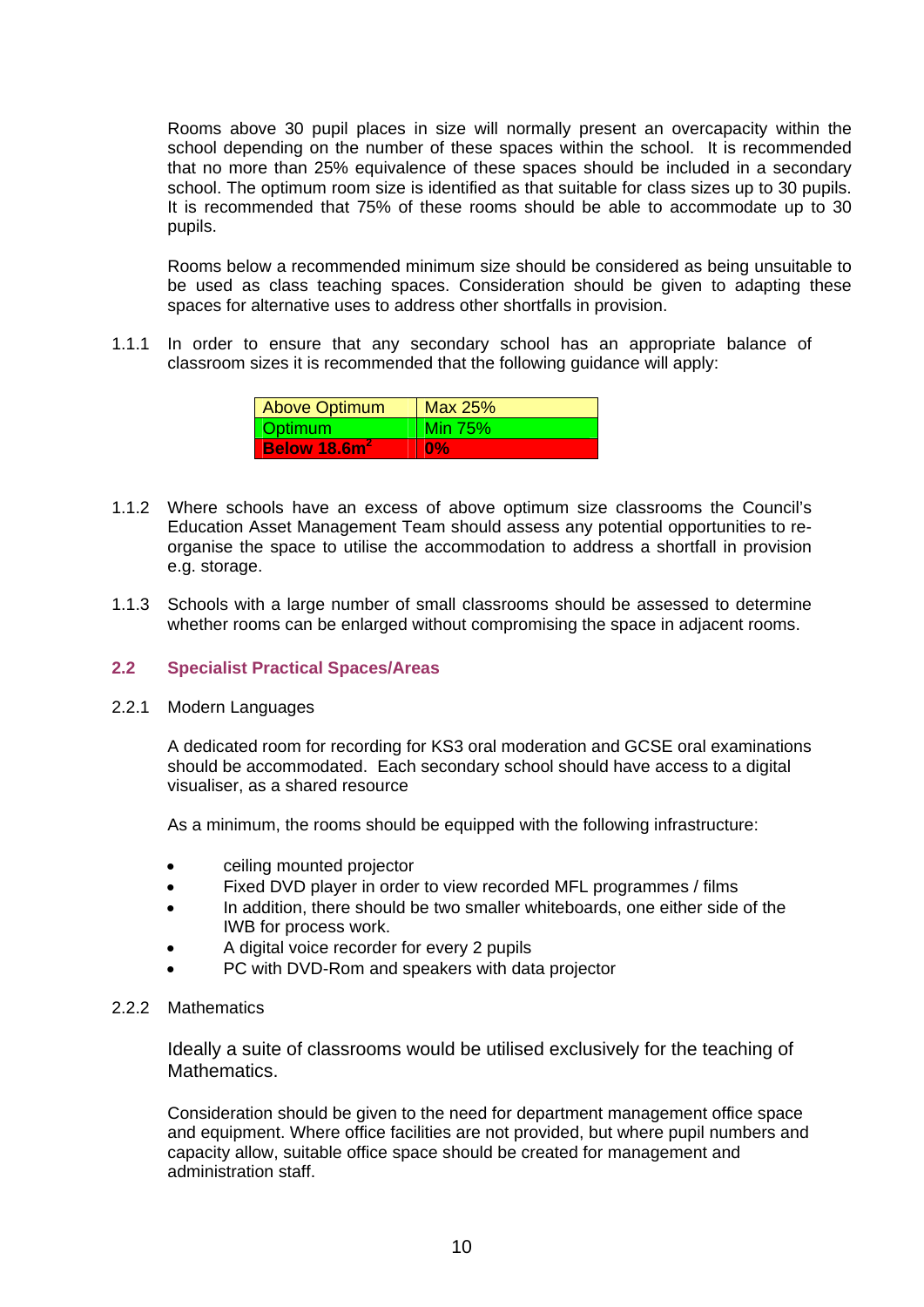Teaching and learning approaches may require pupils to move around, including moving furniture during lessons. Consideration should be given to location of spaces and movable furniture in the context of the curriculum in practice. There should be adequate space to allow movement of furniture so that the room is usable in a number of ways, and that there is more than conventional use of tables.

As a minimum, rooms should be equipped with the following infrastructure:

- ceiling mounted projector
- interactive whiteboard (IWB)

Rooms should have open shelving for class resources, lesson materials and pupils' exercise books/folders.

2.2.3 History

Ideally a suite of classrooms would be utilised exclusively for the teaching of History.

Consideration should be given to the need for department management office space and equipment. Where office facilities are not provided, but where pupil numbers and capacity allow, suitable office space should be created for management and administration staff.

Teaching and learning approaches may require pupils to move around, including moving furniture during lessons. Consideration should be given to location of spaces and movable furniture in the context of the curriculum in practice. There should be adequate space to allow movement of furniture so that the room is usable in a number of ways, and that there is more than conventional use of tables.

As a minimum, rooms should be equipped with the following infrastructure:

- ceiling mounted projector
- interactive whiteboard (IWB)

Rooms should have open shelving for class resources, lesson materials and pupils' exercise books/folders.

2.2.4 Geography

Ideally a suite of classrooms would be utilised exclusively for the teaching of Geography.

Consideration should be given to the need for department management office space and equipment. Where office facilities are not provided, but where pupil numbers and capacity allow, suitable office space should be created for management and administration staff.

Teaching and learning approaches may require pupils to move around, including moving furniture during lessons. Consideration should be given to location of spaces and movable furniture in the context of the curriculum in practice. There should be adequate space to allow movement of furniture so that the room is usable in a number of ways, and that there is more than conventional use of tables.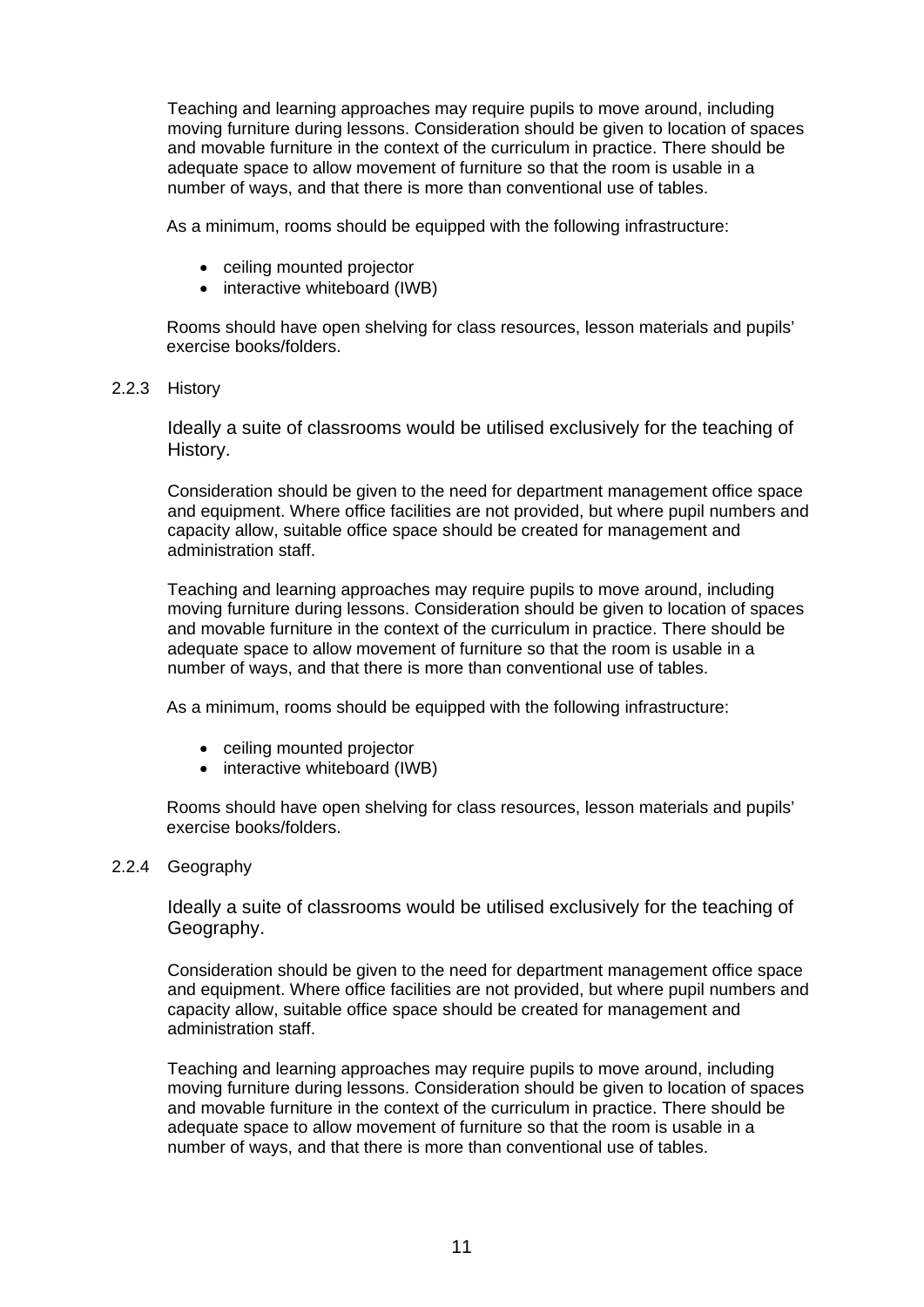As a minimum, rooms should be equipped with the following infrastructure:

- ceiling mounted projector
- interactive whiteboard (IWB)

Rooms should have open shelving for class resources, lesson materials and pupils' exercise books/folders.

2.2.5 Religious Education (RE)

Ideally a suite of classrooms would be utilised exclusively for the teaching of Religious Education.

A space for the display of religious artefacts, and an area to explore them would be useful.

2.2.6 Consideration should be given to the need for department management office space and equipment. Where office facilities are not provided, but where pupil numbers and capacity allow, suitable office space should be created for management and administration staff.

Teaching and learning approaches may require pupils to move around, including moving furniture during lessons. Consideration should be given to location of spaces and movable furniture in the context of the curriculum in practice. There should be adequate space to allow movement of furniture so that the room is usable in a number of ways, and that there is more than conventional use of tables.

As a minimum, rooms should be equipped with the following infrastructure:

- ceiling mounted projector
- interactive whiteboard (IWB)

Rooms should have open shelving for class resources, lesson materials and pupils' exercise books/folders.

#### **2.3 Practical Areas**

Practical areas fall into two distinct types:

- a. Light practical areas with water, drainage and often gas services and resistant finishes.
- b. Heavy practical with fixed machines (lathes, cookers) and very resistant finishes, 3 phase supplies and commonly specialist extraction. These rooms need to be at least 8m wide to accommodate the configuration of furniture and equipment.

Practical based subjects include Science, Design & Technology, Art, and some vocational courses require a range of specialist teaching spaces. Ideally these should be arranged in clusters to take advantage of sharing storage areas.

DfES guidelines (BB98) recommend that there should be at least 1 Science Laboratory for every 150 pupil places and at least 1 Design & Technology room or Art room for every 150 pupil places.

Therefore, a secondary school of 600 pupils should comprise a minimum of 4 Science Laboratories and 4 Design & Technology or Art Rooms.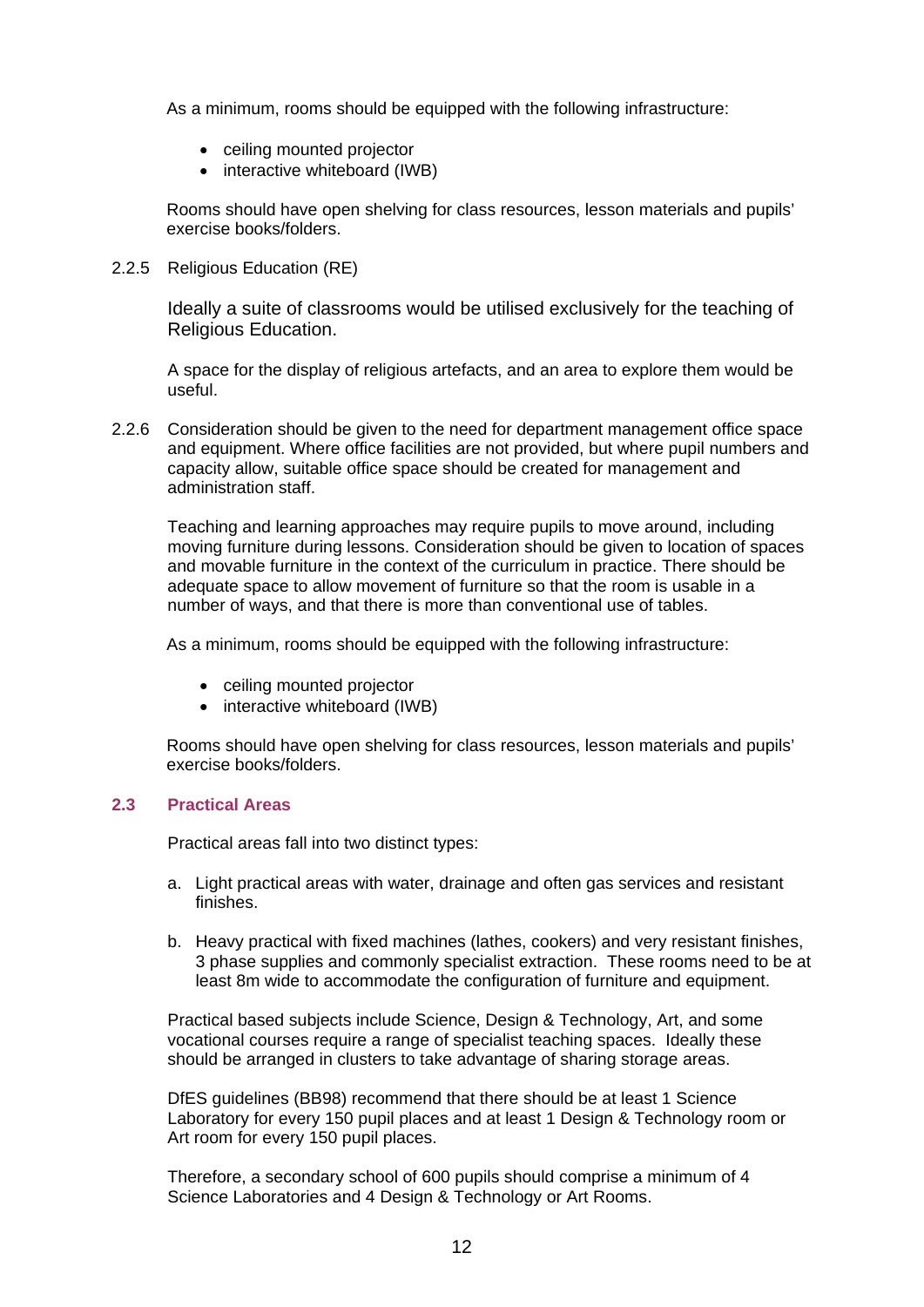### **2.4 Science Areas**

2.4.1 It is recommended that all laboratories are general purpose, i.e. not specifically biology, chemistry, physics, although a few will have specialist facilities (e.g. blackout blinds).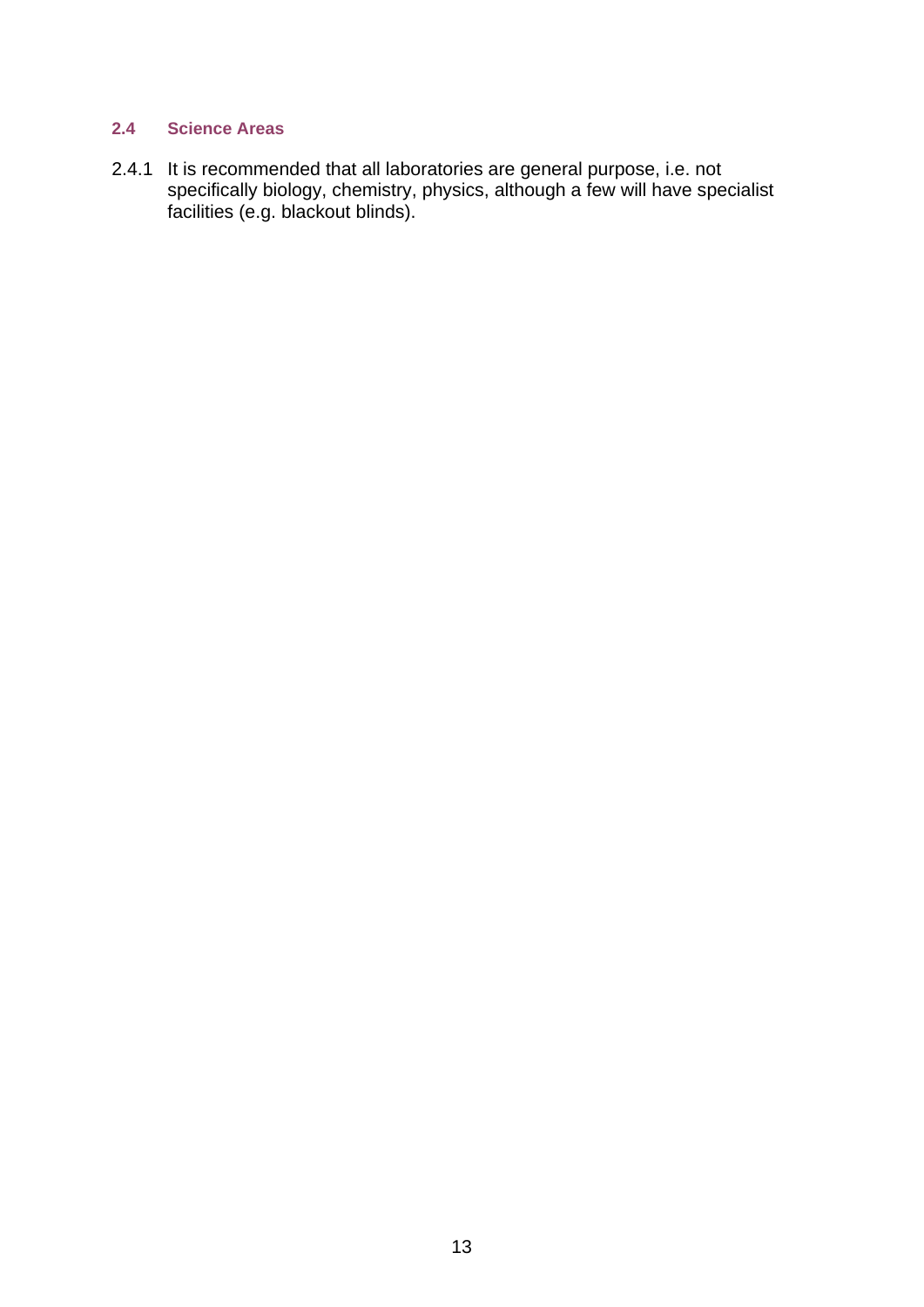- 2.4.2 Calculations for the size of each laboratory shall be based upon  $2.83m^2$  per pupil (ideally  $3.0<sup>2</sup>$  per pupil).
- 2.4.3 Floors should be level, with no steps and if possible no ramps. Floors shall be covered with non-slip vinyl tiles/sheet. Carpeting is not appropriate hard wearing or otherwise in these areas.
- 2.4.4 Access to the school computer network shall be provided in all laboratories, and preparation rooms and in the science department office.
- 2.4.5 There shall be good ventilation, with at least 6 air changes per hour in teaching laboratories and preparation rooms.
- 2.4.6 It should be possible to reach the opening mechanism for windows easily, without having to climb.
- 2.4.7 Each laboratory and preparation room should have two exits, located as far away from each other as practicable. Only one of these need open into a circulation space.
- 2.4.8 A good general level of illuminance is required, around 300 lux. In addition, where close or detailed work is carried out, e.g. in the preparation room, task lighting should be provided.
- 2.4.9 Where benches are utilized each pupil should have knee space and whilst a limited number of pupils may sit sideways to the teacher, it is preferable that no pupil(s) have their backs to the teacher.
- 2.4.10 Circulation spaces should allow distances between furniture in accordance with BS 3202 (part 3) or Science Accommodation in Secondary Schools (DfEE). There shall be sufficient space for parking an equipment trolley.
- 2.4.11 Full blackout is required at a ratio of one in five of the laboratories. Other laboratories require dim out only. This should be provided by roller blinds or slatted blinds, running in slots. Blinds must be non-flammable and should not interfere with ventilation arrangements.
- 2.4.12 All the laboratories should be on the same floor, serviced by a central preparation room and store. [If laboratories are not on the ground floor, then a service lift (hoist) shall be provided. Laboratories should be clustered and a separate office provided for the departmental head of subject.
- 2.4.13 Furniture shall comprise fixed benches around the walls, with sufficient tables/service pedestals/octagonal units, all at a height of 850 mm. Where pedestals/tables are used, distances between pedestals should be an exact multiple of the dimensions of the table, so that long runs can be created. Bench tops shall be made of formaldehyde based laminates not bonded to an MDF or similar base, thickness of at least 16mm, with a drip groove. In addition, there shall be one adjustable height, fully serviced table (for use by disabled pupils).

There should be sufficient cupboards (fitted with drawers/shelves/tray racks) under fixed benches, with the cupboards mounted on plinths. There shall be sufficient wallmounted, lockable, glass-fronted cupboards. There shall be some wall-mounted, lockable cupboards with wooden doors and some book shelves. Except for sliding doors, cupboard doors shall be fitted with 270° hinges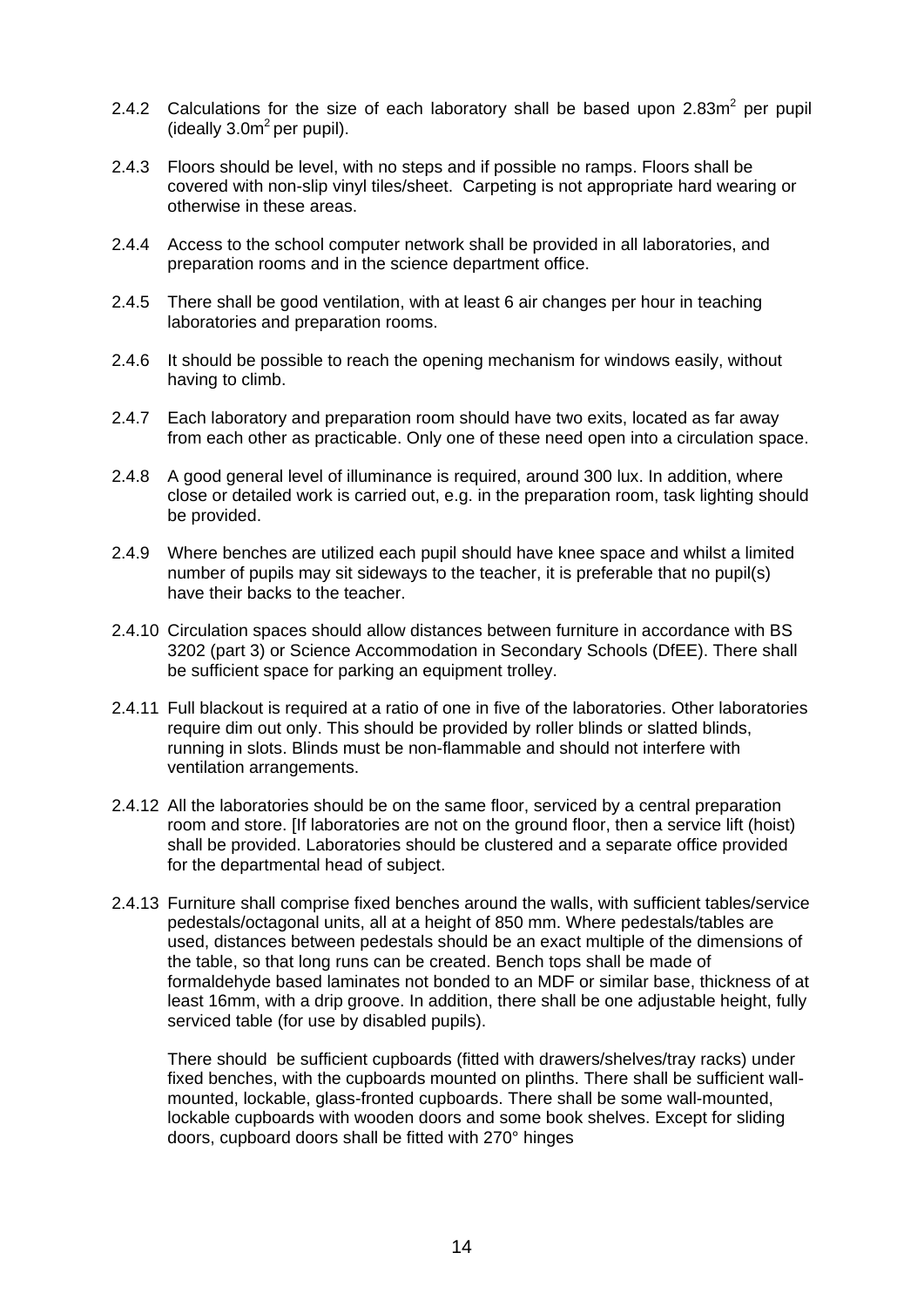2.4.14 Ducted fume cupboards shall be provided in preparation rooms and should also be provided in at least 1 in 3 of the laboratories. Fume cupboards located in laboratories should be glazed all round and should not be located in corners, nor near doors where drafts might upset air flow. Desirably if there is a 6th Form at least one laboratory should have more than one fume cupboard. The fume cupboard provided in the preparation room shall have a corrosion-resistant, ventilated cupboard beneath it, for the storage of fuming or volatile chemicals.

The following science area infrastructure is recommended as essential:

• A double gas tap for every two pupils

• A double electrical socket for every two pupils. (Sockets should be positioned to minimise risk of penetration by water).

- One sink (size at least 300 x 200 x 150 mm) for every 6 pupils.
- Ceiling mounted projector
- Interactive whiteboard (IWB)
- Rooms should have open shelving for class resources, lesson materials and pupils' exercise books/folders.
- Each laboratory shall have a teacher's area, equipped with gas, water and electricity services.
- 2.4.15 Service pipes, conduits and sink traps are to be protected by cupboards or false fronts, but ready access to sink traps is essential.

#### **2.5 Gas Supply to Sciences Areas**

There should be a solenoid valve for the gas supply close to the point where it enters each laboratory, with the push button adjacent to the teacher's area, but not so close to the door used by pupils that they can misuse it easily. Gas taps shall be of the drop-lever type and shall be mounted such that they are easily visible by the teacher. Anti-rotation devices (e.g. Liverpool plates) shall be fitted. For ease of maintenance, each bench should have an isolating control.

Additional double gas taps and double electrical sockets shall be provided on all peripheral benches, at intervals of approximately 2 metres. They should be located near sinks to allow distillation and reflux experiments to take place. Gas taps should not be located under shelves, cupboards, display boards, etc., where use of Bunsen burners might present a fire risk.

#### **2.6 Electrical Sockets**

Electrical supplies to each laboratory shall be protected by an earth-leakage circuit breaker, designed to trip at 30 mA in 30 ms. The cut-off for each laboratory shall be adjacent to the teacher's area, but not so close to the door used by pupils that they can misuse it easily.

Power to any fume cupboards shall be on a separate circuit as shall, in addition, two suitably marked double sockets (for use with aquaria, computers or by cleaners).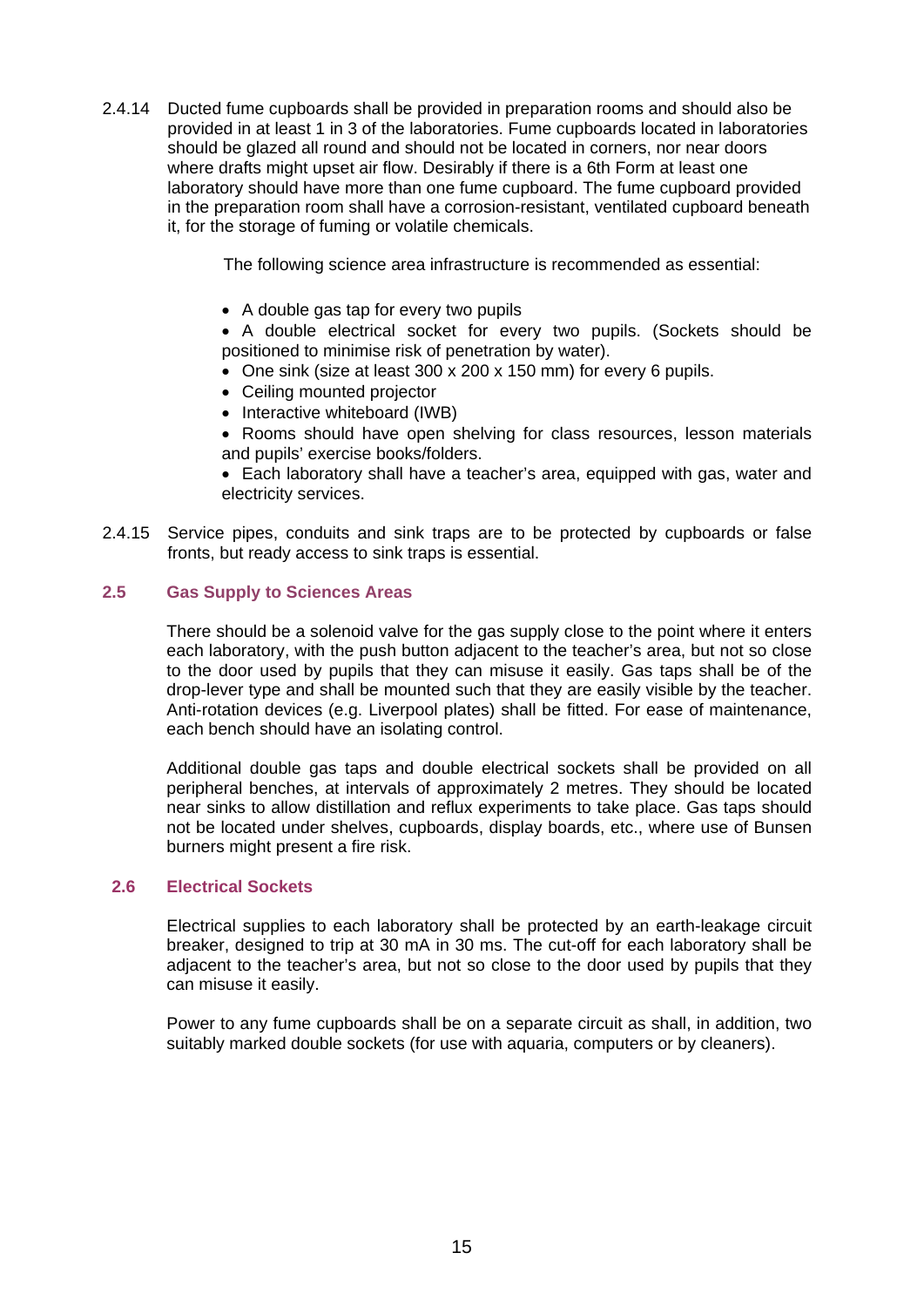#### **2.7 Water Supply**

Water taps should be about 600 mm above the base of the sink (300 mm above bench level) and should be of a non-rotatable, epoxy-coated, pillar design. Antirotation devices shall be fitted. Detachable nozzles should be avoided. In rooms used for mainly chemistry and at the teacher's demonstration bench in all rooms, double outlet taps shall be supplied; elsewhere single outlet taps are adequate. In a double tap, one outlet should be riffed and the other an anti-splash design; in a single outlet tap, the outlet should be riffed.

Taps should be fitted sufficiently close to the sink for water to go easily into the sink. For ease of maintenance and to allow water pressure to be adjusted, each bench should have an isolating control.

Sinks shall be made of cast epoxy/fire clay. Drain pipes shall be made of pvc/vulcathene; each sink shall be fitted with an anti-siphon bottle trap, in a position protected from interference by pupils but readily accessible for cleaning purposes.

There shall be an adequate number of access points for rodding.

It is recommended that telephones are available in both the preparation room and in the science department office.

#### **2.8 Preparation and Storage Areas**

2.8.1 Where possible preparation and storage will be shared between adjacent laboratories, in order to make the most efficient use of specialist areas. The total area of preparation rooms (including storage) shall be based upon the following formula:-

Laboratory Size(s) (M<sup>2</sup>) / 2.83 x 0.5 = Preparation room size

For Example: A preparation room to service a laboratory of 88m2 would be calculated as follows:

 $88m^2/2.83 \times 0.5 = 15.5m^2$ 

This will be apportioned as follows:

| $25 - 30\%$    | work areas                                   |
|----------------|----------------------------------------------|
| $20 - 30\%$    | fixed storage (including the chemical store) |
| 10%            | mobile (trolley) storage                     |
| <b>Balance</b> | circulation space                            |

2.8.2 The chemical store room should be lockable and, if practicable, open directly off the preparation room; other store rooms should at least be adjacent. Storing of the majority of chemicals in the preparation room should be avoided.

Facilities shall include: a fume cupboard, washing-up area with hot water (including plumbed-in, domestic-type dishwasher) and large sink (size at least 600mm<sup>3</sup>) made of cast epoxy resin, office work area (with telephone, computer, book shelves, filing cabinet, place for personal effects), practical work area (adjacent to sink with water purifier [still/de-ioniser/reverse osmosis unit], refrigerator, freezer [or combined fridge/freezer], gas and electricity services), storage for trays of completed and/or returned preparations (could be on benches or on racking), space for parking at least 1 trolley per laboratory + 1, storage space for items for immediate use (eg, tools);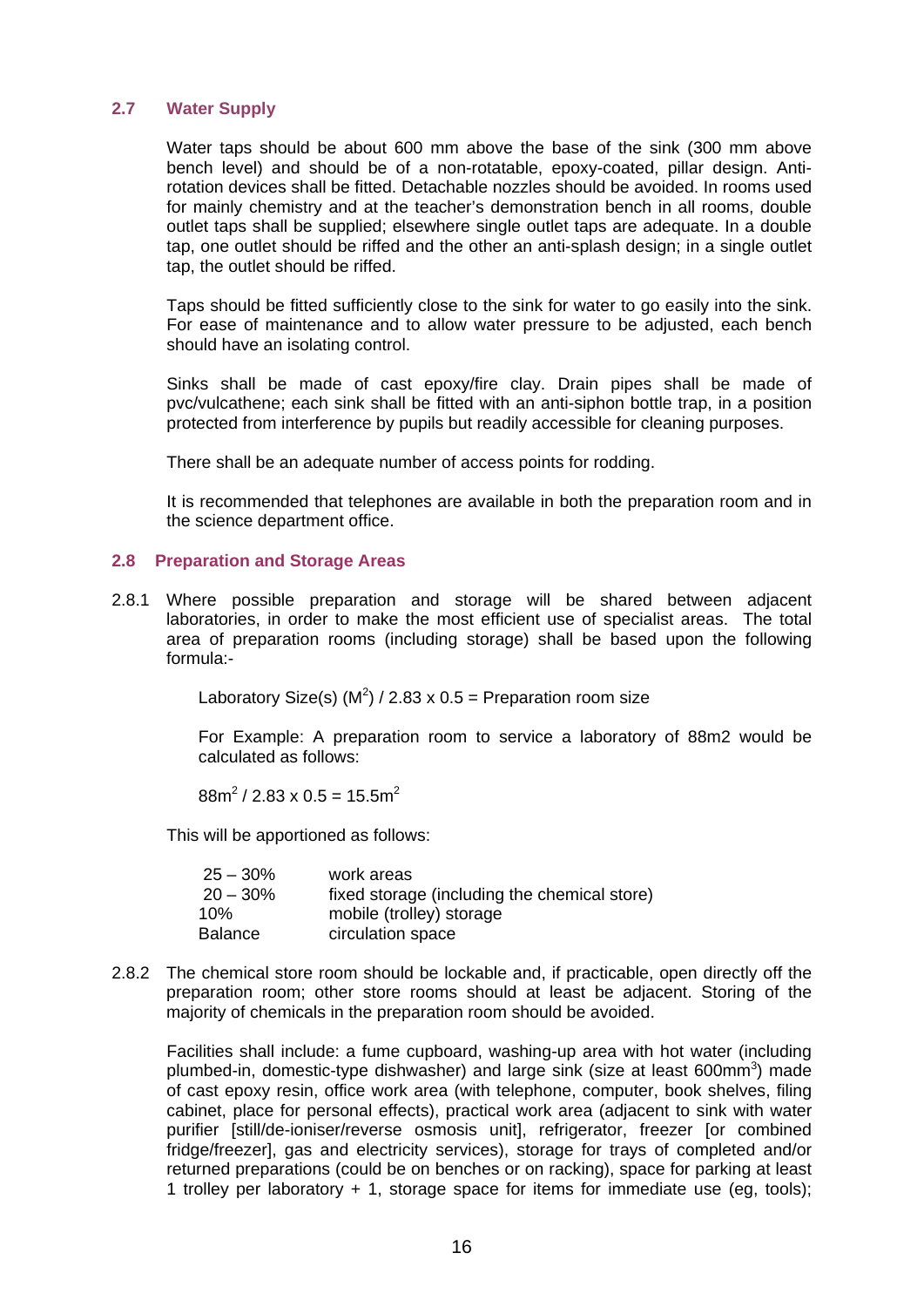long-term storage space (depending on the provision of separate store rooms).

Some, or all of the bench surface in the preparation area may need to be impervious, if microbiological work is to be carried out there.

The chemical store shall be ventilated by air bricks in high and low positions on an external wall, or, where this is not practicable, an extraction system fitted using an acid-resistant fan and operating on a time switch which can be over-ridden.

If the chemical store is to be used for dispensing highly flammable liquids, switches should be outside the store room. The chemical store shall contain 1 highly flammable liquids cupboard (capacity 50 litres), sufficient lockable wooden cupboards (for extra security), shelves covering the remaining space.

2.8.3 For an 11-18 school, approximately 44  $m<sup>3</sup>$  of chemical storage shall be provided (including any in cupboards or in the preparation room); 26  $\mathrm{m}^3$  is adequate for a school without a sixth form.

Shelving shall be of adjustable height, mostly about 150 mm deep, but the bottom two rows shall be about 200 mm deep. Along one wall there shall be a plinth to store large bottles and a bund or sill to contain spills from them.

The main storage shall consist of a mixture of tray racks (compatible with the trolleys to be used), shelves and cupboards.

#### **2.9 Design and Technology**

- 2.9.1 The minimum number of specialist teaching spaces is determined by the number of curricular activities. These are typically:
	- Food Technology
	- Textiles Room,
	- Workshop/Studio,
	- Pneumatics, Electronics, and Control Technology and
	- Computer-Aided Design and Computer-Aided Manufacture
- 2.9.2 Additional teaching spaces would need to be added for larger schools up to a maximum of 10 teaching spaces. This would need to be determined by curricular need including vocational courses. Typically this could include a second Food Technology room, a second CAD/CAM room and additional specialist Workshop/Studios. There is a requirement to meet all the requirements for DDA including specialist rise and fall benching in all areas and sufficient wheelchair access to all areas.
- 2.9.3 Calculations for the size of each Design & Technology suite shall be determined by risk category. The sizes provided are based upon a maximum class size of 20 and are **minimum** requirements
- 2.9.4 Design & Technology rooms should be located on the ground floor with good access to service roads to enable direct bulk deliveries. Services will include Mains Gas and Mains Water both hot and cold and compressed air. In addition electrical supplies will include three phase and single phase supplies as well as low voltage for electronics. Both Gas and Electrics would need isolation and emergency control features included. Extraction for both fumes and dust will need to comply with the appropriate COSHH regulations. In addition adequate heating, ventilation and natural and artificial light to appropriate regulations will be required.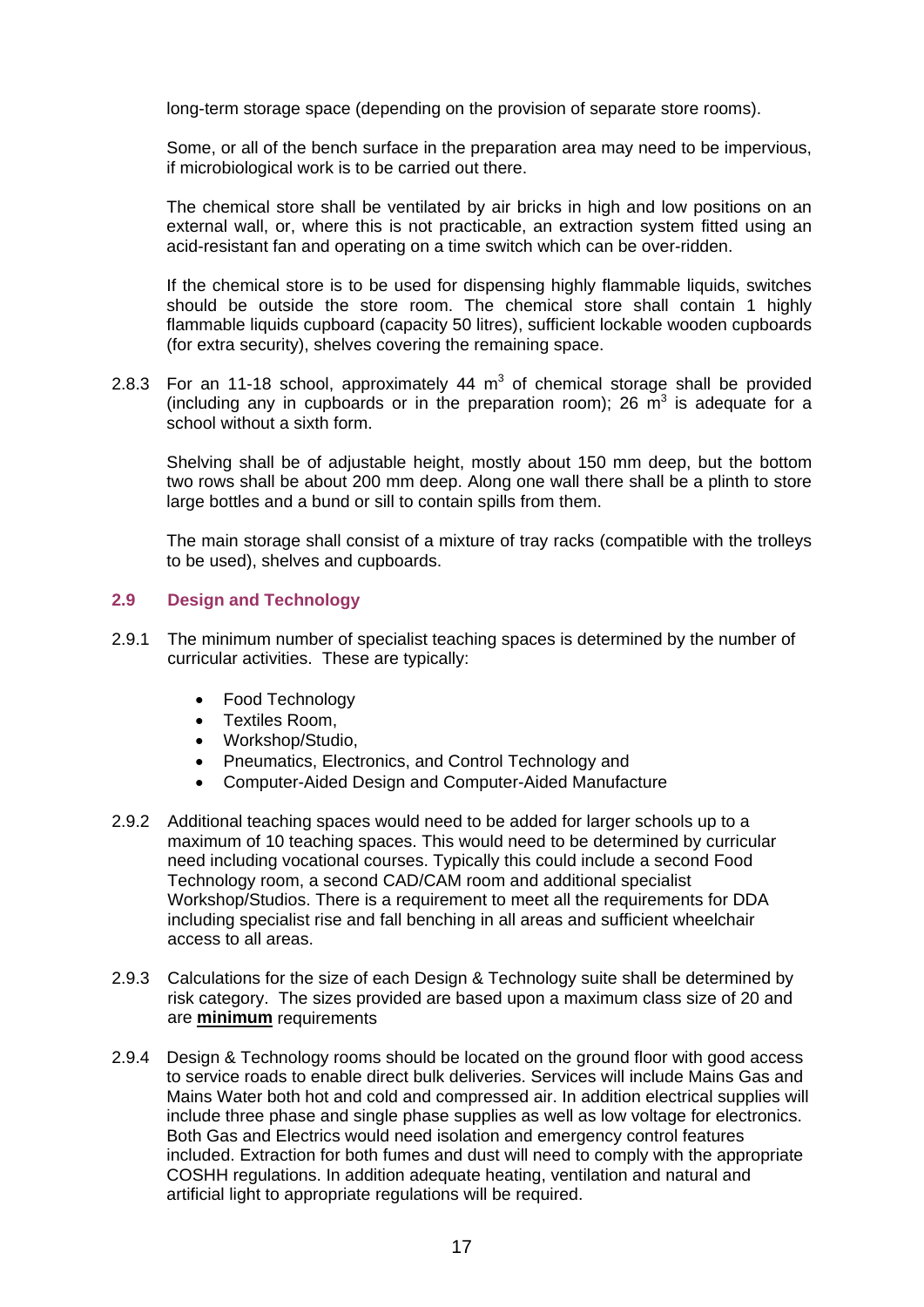2.9.5 Network cabling and points throughout with data projectors and interactive whiteboards.

Design and Technology uses sophisticated, Industry standard software which generate large files so dedicated servers would need to be supplied.

2.9.6 Each teaching space will need storage for pupil's ongoing practical projects. The guidance suggests 0.5m2 per pupil. There is also the need for a staff base/resource area that should be central to the overall facilities.

For the Workshop/Studios an additional material storage and preparation area of 54 square metres is essential. This would accommodate specialist, high risk machinery that pupils need to be denied access to. This area could be reduced to 35 square metres if material storage was located elsewhere but this would not be the ideal.

- 2.9.7 There is also a need for a food preparation and storage area but this would not need to be as large. It would need to accommodate fridges and freezers as well as worktops for food preparation.
- 2.9.8 Low Risk Practical Activities (textiles etc) 4.25m<sup>2</sup> per pupil (4m<sup>2</sup> per pupil working space plus  $0.25m^2$  for equipment)

High Risk practical activities (workshop/studio, food technology) – 6m<sup>2</sup> per pupil (4m<sup>2</sup> per pupil working space plus  $2m^2$  for equipment)

If a heat treatment area is to be included then a further  $0.75m^2$  per pupil is required.

#### **2.10 Workshop and Studio Teaching Spaces**

It is essential that workshop and studio teaching spaces should be equipped with the following infrastructure:

- gas with isolation.
- hot and cold water.
- Electricity at single and three phase, low voltage and an emergency stop system.
- Network points,
- data projector
- inter-active whiteboards are essential.
- Fume and dust extraction, the latter to be located externally.
- Adequate ventilation,
- natural and artificial light needs to be provided.
- Durable non-slip flooring is needed.
- Coat hooks for aprons and bag/coat storage is needed close to the entrance, An alternative fire escape is also needed.
- There is a need for the provision of heavy duty workbenches with 20 stations and the ability to work wood, metal and plastics.
- A range of floor mounted, pedestal mounted and side bench mounted machinery and equipment will be needed with appropriate supplies and extraction where required.
- It would be ideal to include loose planning tables if space permits.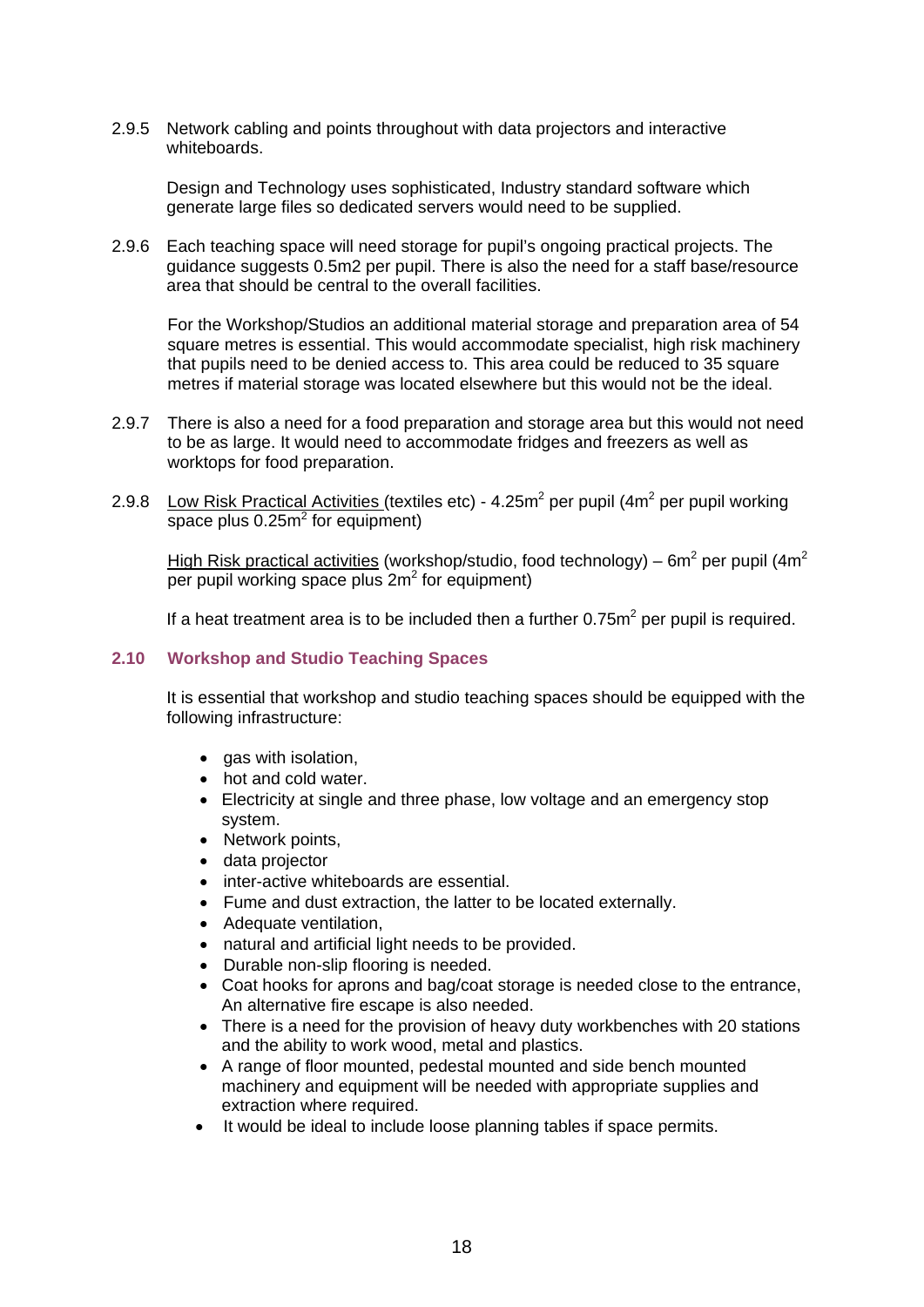#### **2.11 Pneumatics, Electronics & Control Technology**

Ideally this should be adjacent to any Workshop/Studios as it may need to make joint use of the extraction systems. This area can be 85 square metres. The rest of the service requirements are the same as those specified for the Workshop/Studios. A balance between loose tables and multi-purpose light weight benches is desirable. A range of floor mounted, pedestal mounted and side bench mounted machinery and equipment will be needed with appropriate supplies and extraction where required. It would be ideal to include loose planning tables if space permits.

#### **2.12 Computer Aided Design / Computer Aided Manufacture**

This should form the central hub of the suite of rooms and be readily accessible from the other four teaching spaces. The floor could be carpeted, rather than non-slip. Provision for a minimum 20 computer workstations with network points will be required with benching and adjustable seating to match.

Networked printing in both mono and colour are essential and it is desirable to have 3D printing available. An inter-active whiteboard and data projector would be an essential need. Adequate ventilation is needed here as significant residual heat can be created by this number of computers. A range of CAM equipment needs to be provided including separate external ventilation for Laser Cutters. In addition to fixed benching a combination of loose planning tables and light weight benches will be needed for practical work. Coat and Bag storage will be needed adjacent to the entrance.

#### **2.13 Food Technology**

This will need to be planned with due consideration given to health and hygiene. Although there isn't a legal requirement to meet the needs of the Food Safety Act it would be considered best practice to follow these guidelines where possible especially if a catering element was to be included. The size of these spaces is listed earlier but 120 square meters would be a minimum.

External access and service road for delivery would be desirable for the installation and exchange of cookers. Services would need to include gas with isolation, and hot and cold water. Single phase electricity with adequate 13 amp sockets in numerous positions are required along with an emergency stop system. Network points, data projector and inter-active whiteboards are essential. Durable non-slip flooring is needed that can be easily cleaned. Coat hooks for aprons and bag/coat storage is needed close to the entrance, along with at least one dedicated hand washing facility, an alternative fire escape is also needed. Fixed benching that has a nonpermeable, heat resistant and moisture resistant surface is essential, this needs to include vertical splashbacks either in the same material or in ceramic tiles.

There is the need to create 10 workstations each allowing for two pupils to work together. Each station needs a sink and cooker. The type of cooker to be installed should be determined later but could be gas, electric or duel fuel. This has implications for service provision. Additional loose tables would be desirable. Storage for ingredients and for chilled finished products will need to be provided. Also the provision of washing machine, tumble dryer and dishwasher will need to be considered. It would be desirable to include facilities for commercial catering and a teacher demonstration area.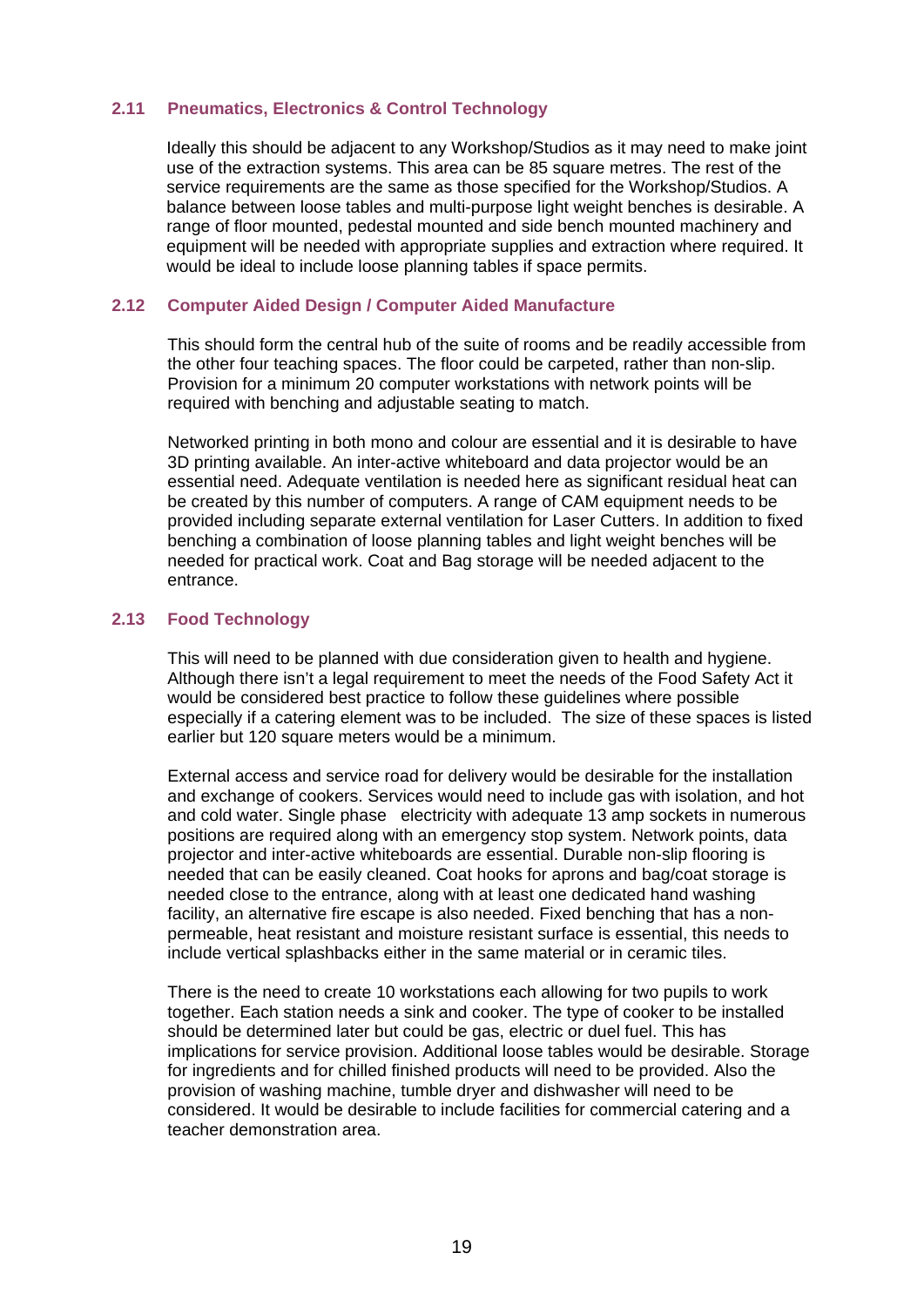#### **2.14 Textiles Room**

This should be a minimum of 85 square metres. Services would need to include hot and cold water. Single phase electricity with adequate 13 amp sockets in numerous positions are required along with an emergency stop system. Network points, data projector and inter-active whiteboards are essential. Durable non-slip flooring is needed that can be easily cleaned. Coat hooks for aprons and bag/coat storage is needed close to the entrance, an alternative fire escape is also needed.

Specialist fixed side benching is needed to accommodate 10 sewing machines with adjacent power supplies. This benching needs to be at seating height. Additional fixed side benching at standard height is also needed. Large tables to accommodate fabric are needed in the centre of the room. This can be fixed or loose. A large "Belfast" sink is needed with hot and cold supplies and splashback. Large storage units are needed either within the room or in the adjacent store room for fabric and other materials.

#### **2.15 Art**

Teaching and learning in art and design covers a wide range of activities, for example 2D and 3D work, ceramics and printmaking. Some schools deliver photography, media studies, graphics and textiles through the art and design department, and each of these subjects requires some specialist facilities.

A dedicated exhibition spaces should be considered to enhance pupils arts provision, they offer students a chance to display their own art work in a high quality environment, to see work by other artists, and to learn curating skills. Exhibitions can offer wider learning across the curriculum, not just in art and design. Students can develop enterprise skills through marketing exhibitions and developing audiences.

Daylight is the most effective light source and therefore Art rooms should be located on the ground floor to enable direct access to a sheltered outside area for large scale projects and 3D displays, with consideration to receiving bulky deliveries of Art supply. The rooms should where possible have high ceilings to increase the utilisation of natural sunlight (large glazed areas results in a greater area for reflectance, white painted walls can help increase the quality of light in an art room)

Horizontal or vertical non-aluminium blinds should be fitted to windows to control light levels

Where Fluorescent lighting if fitted natural light triphosphor tubes should be specified with at 500 lux.

Floors should be slip resistant, washable and not too dark

As a minimum the rooms should be equipped with the following infrastructure though some will also require a range of specialist equipment such as kilns and screenprinters:

- ceiling mounted projector
- interactive whiteboard (IWB)
- Rooms should have open shelving for class resources, lesson materials and pupils' exercise books/folders.

2D Art Rooms (Drawing, Painting and Print Making)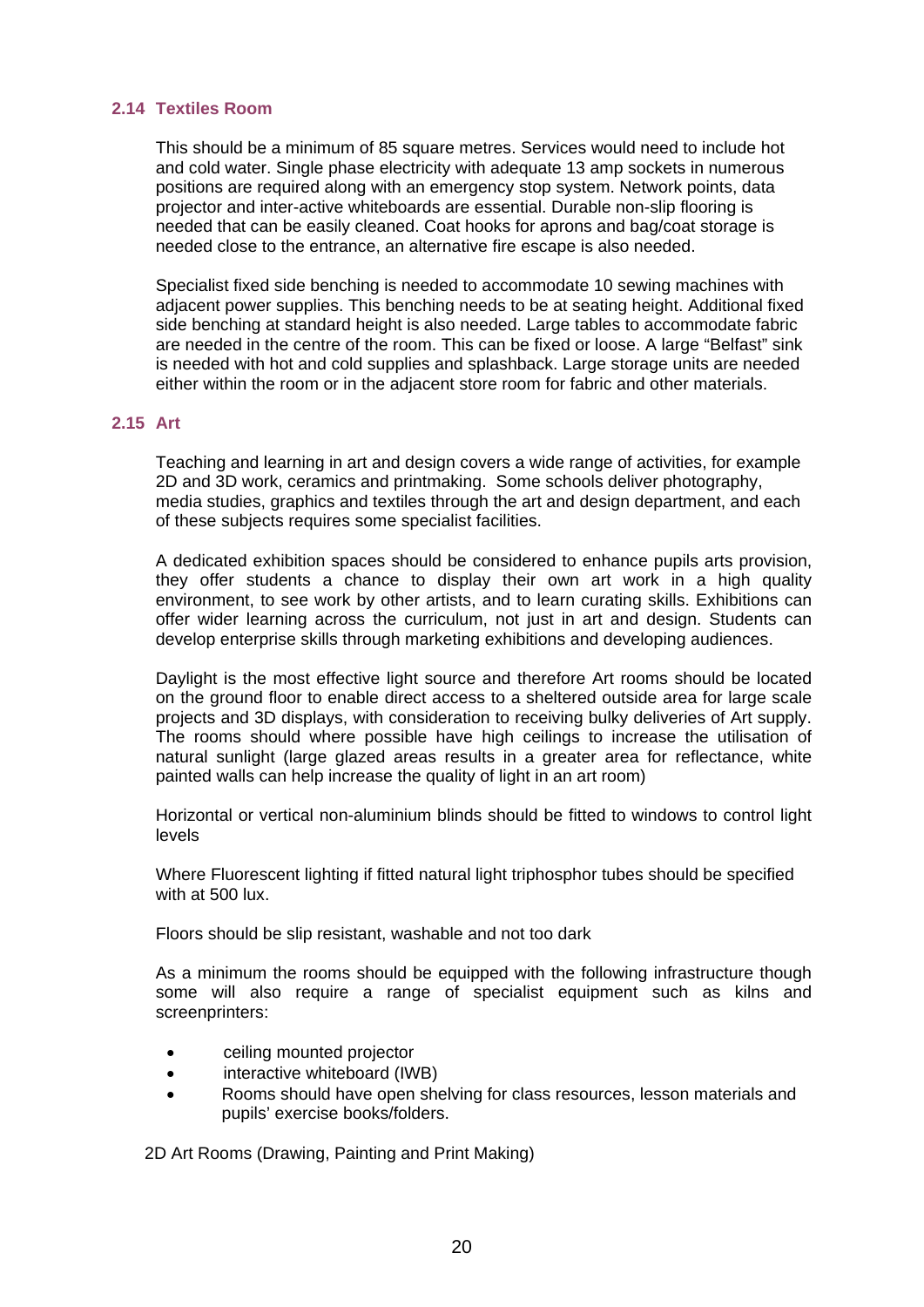Calculations for the size of each Art rooms are based upon a range of between 34m² + 1.5m2 per pupil (79m<sup>2</sup>) and 40m<sup>2</sup> + 2.1 per pupil (103m<sup>2</sup>)

3D (Ceramics, Sculpture, Pottery)

Calculations for the size of each Art rooms are based upon a range of between 40m² + 2.1m<sup>2</sup> per pupil (103m<sup>2</sup>) and 43m<sup>2</sup> + 2.4 per pupil (115m<sup>2</sup>)

In areas where clay work takes place, it is essential that the floor can be thoroughly wetted to dampen clay dust. There should be a drain. Tiles or heavy duty, slip resistant vinyl are suitable surfaces in these areas. However, tiles can be a noisy surface when chairs or furniture are moved around

Art rooms may need specialist equipment such as a pug mill, potter's wheel or kiln and professional advice is needed about locating these and ensuring their safe operation. Certain art activities need good levels of ventilation, and need to be assessed under COSHH regulations

If Art rooms are on an upper floor they should be sufficiently load-bearing to accommodate heavy equipment, such as a kiln. Kilns should be located in a separate room with good ventilation

Supplementary teaching spaces are recommended for resource and non teaching spaces.

ICT is integral to the teaching of art and design and related subjects, such as media studies, through computer aided design programmes and publishing, film-making and animation software. Access to ICT in art and design rooms is therefore important for both teachers and learners. It is vital that cabling and computer hardware and software programmes are of high quality, and in some instances of industry standard, and that they can be frequently upgraded, especially where the Creative and Media will be delivered.

Projectors and whiteboards

- Spaces are needed for whole and small group teaching and individual study. There should be space for the intended range of activities without conflict
- Space is needed for a staff base and for technical preparation
- Plan for zoning of activities, for example separating clean and dirty activities
- Each zone of activity has its own storage needs. Space is needed for small and large scale art materials, tools, teaching materials, objects, books and resources, ICT equipment, student portfolios, and finished and unfinished work. Secure and safe storage may be needed for hazardous chemicals Each room needs at least 15.5m2 storage space
- Photography will probably require a darkroom and studio area, while screen printing may take up extra space

#### **2.16 Fittings, furniture and equipment**

A minimum amount of fixed furniture allows for re-arrangement for different activities. These may need tables of different heights, varying between 85 cm for standing and 70 cm for sitting. Removable screen printing surfaces can be used on standard tables, if space is limited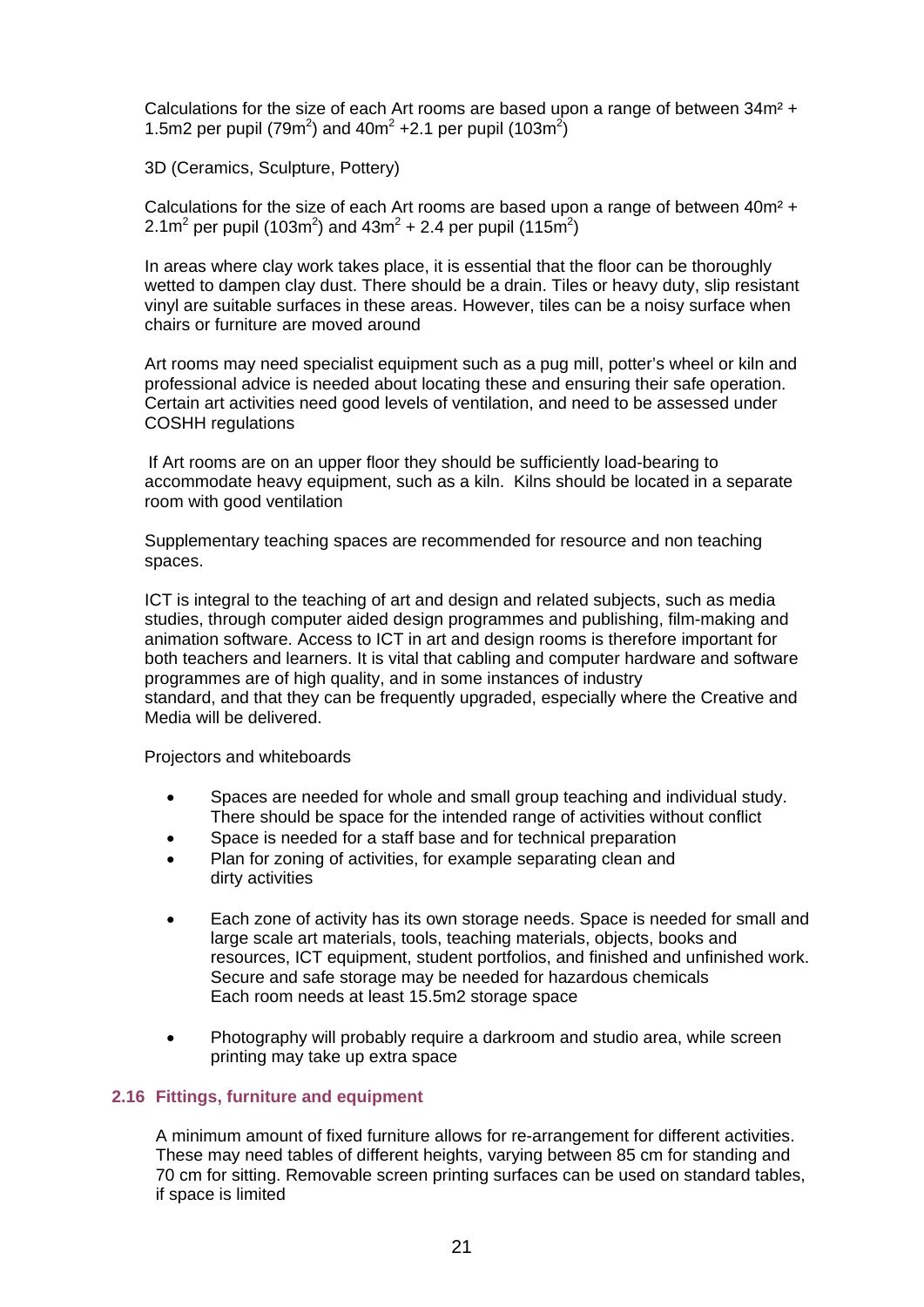- Furniture needs to be light but strong, to endure frequent re-arrangement. Stackable chairs may be best for comfort and mobility. Stools with a backrest are suitable for standing-height work
- A flexible approach to storage includes mobile units, transferable trays, bins, crates and trolleys, as well as store rooms with deep shelves suitable for large paper sizes and portfolios
- Perimeter benching and storage

#### **2.17 Sinks**

Hot and cold water should be provided to art room sinks. These should be large enough for use by several students at once and deep enough to place a bucket under the taps. Self-closing taps reduce danger of flooding and wastage of hot water. Sinks need double drainage boards and an easily removable trap to avoid blockages from clay silt. e.g. bottle traps. They need to be spread around the room

- The wall height behind sinks needs to be high enough for a splashback
- Specialist sinks are needed for textiles and photography

#### **2.18 Video Conferencing**

It is the aim of the Council to have at least one dedicated Video Conferencing facility within each Secondary school by 2016 in order to access the broader curricular and in particular opportunities afforded by working with the 'global' educational institutions.

#### **2.19 ICT Bases**

2.19.1 Flintshire County Council has no preference for whether provision of a separate dedicated ICT Room is required or whether it is provided at the point of learning (within the classroom). Sufficient capacity and facility is most important to enable appropriate teaching and learning.

Integrated and flexible ICT provision will include access to technology, as appropriate for all learners, including provision for intergenerational and adult learning so the location of ICT equipment and access arrangements will need careful consideration.

#### 2.19.2 Minimum requirements:

- a. Schools will be "wireless"
- b. One projector point per teaching area and supporting infrastructure.
- c. Each classroom and hall to have a pc driven display device.
- d. Sufficient power provision to the school and all power supply to IT equipment to be surge protected.

The minimum bandwidth standard should be in compliance with Welsh Assembly Government recommendation (currently 8 Megabytes).

In addition, WAG recommend that there is provision of pupil access to computers that meets the following standard or ratio: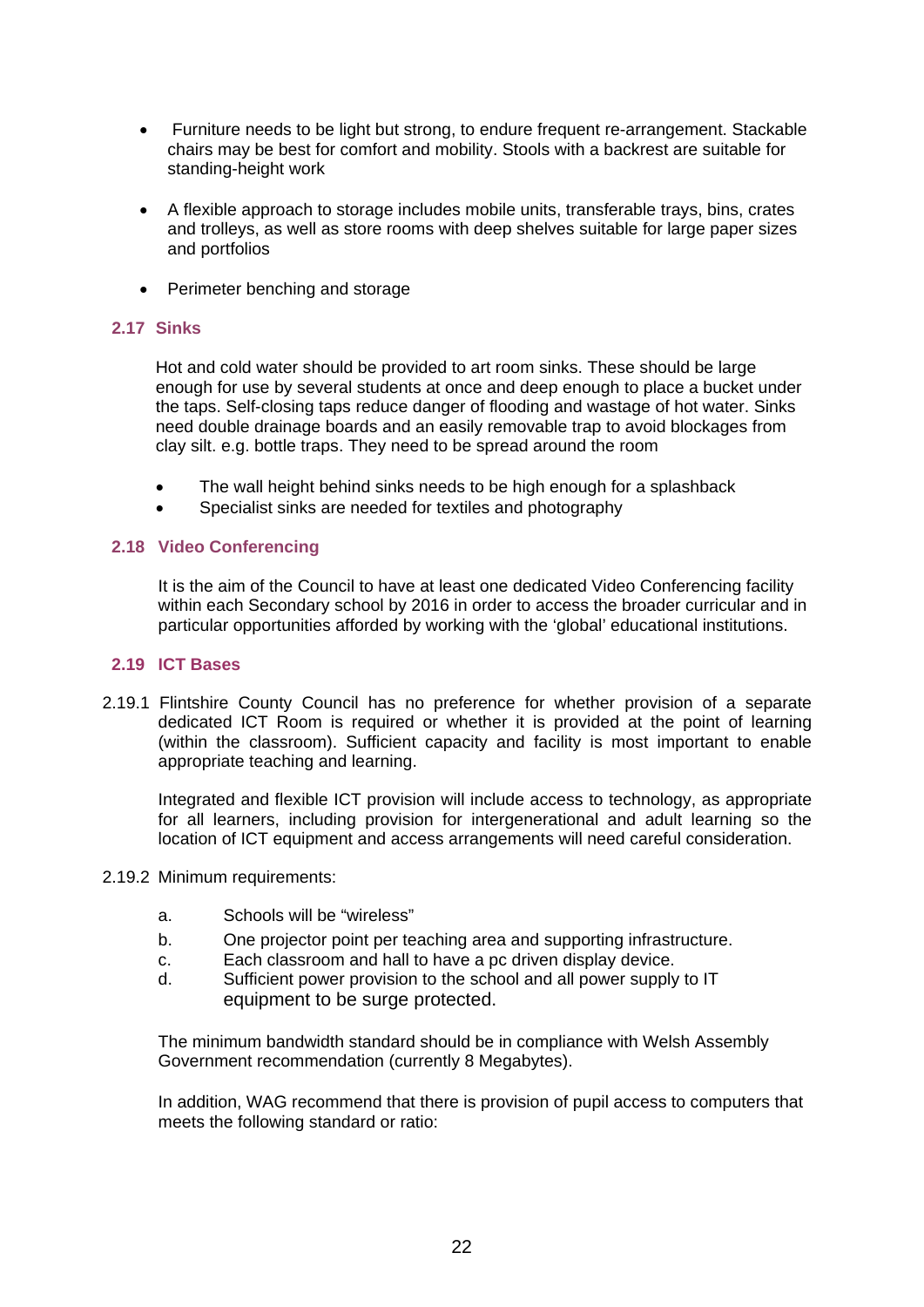- 2.19.3 Schools will have a suitable capacity server located in a secure, but easily accessible and appropriate and ventilated or air conditioned space, with file restrictions in line with Council criteria.
- 2.19.4 Performance assessment of IT equipment should be carried out on a 2 year cycle.
- 2.19.5 In the long term FCC foresees no requirement for the provision of separate, dedicated ICT
- 2.19.6 Rooms on the basis that ICT provision should be provided at the point of learning (within the classroom).
- 2.19.7 Where there are dedicated ICT rooms these will be maintained until such time as alternative use can be identified. Ideally the dedicated IT suites should be located on the Northerly side of the building.
- 2.19.8 Each room should have access to wireless notebook facilities. A sufficient supply of notebooks should be available from a mobile station linked to a wireless colour laser printer / scanner and with broadband access to all machines and the teacher's PC. Notebook and PC software should be provided for word processing, desktop publishing, power point and for graphic manipulation.

Sufficient power sockets to accommodate a range of equipment.

- 2.19.9 By 2016 the LEA aspiration will be for each pupil to have access to their own PC or similar device in all schools.
- 2.19.10 All power supply to IT equipment to be surge protected
- 2.19.11 All schools to have a suitable capacity server, with file restrictions in line with Council criteria
- 2.19.12 Wireless optical mouse and keyboard, can be passed around the room for pupils to use with the interactive whiteboard
- 2.19.13 Webcam for making video clips.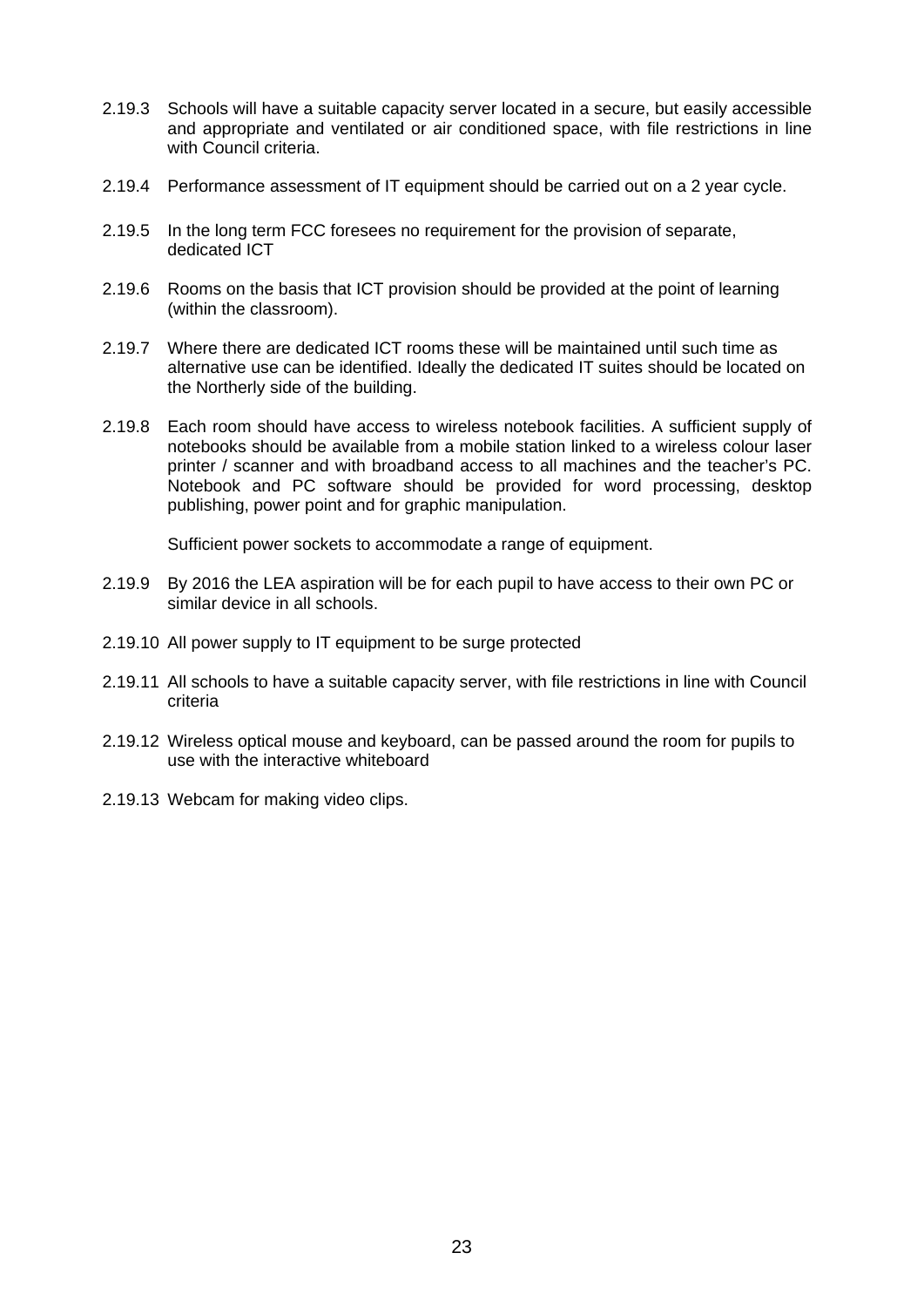#### **2.20 Halls and Studios**

- 2.20.1 Schools should have at least one school hall on site to provide for whole school collective worship, physical education, dance, drama, music, school performances and community gatherings.
- 2.20.2 Halls and studios are unfurnished spaces that have particular height, finish, lighting, acoustic criteria and blackout facilities where necessary. The indoor space should have a floor which is easily maintained and suitable for bare foot work and most importantly must not be slippery. The floor should be marked with inlaid line markings to define the working area to prevent collision with walls etc together with markings for games activities. The hall should be well lit, and appropriately heated and ventilated.
- 2.20.3 Ideally the area should be lit as much as possible from natural daylight, though where illumination is necessary this should be fluorescent lighting maintained at a luminance of 350 lux with a maximum glare index of 19.
- 2.20.4 120 $m^2$  is the minimum size for reception and Key Stage 1 (KS1) and 140 $m^2$  for KS2 sufficient for PE and dance (ideally with a sprung floor and ample wall space to accommodate fixed climbing frames and apparatus for both Foundation Phase and KS2. Ideally the walls should be free of protuberances (e.g. radiators,).
- 2.20.5 The height of the hall or studio should not be below 5.2m to accommodate games activities.

However, where the height of the hall or studio falls below the desired 5.2m no alteration to the fabric of the building will be made. Ideally the hall should allow for the possibility of climbing ropes suspended from a track way attached to ceiling trusses.

- 2.20.6 Where the hall is used for dining it will require an adjacent servery and kitchen and separate provision should be made for the storage e.g. tables, chairs. Ideally this area should be separate from that required for the storage of PE and gymnastic equipment.
- 2.20.7 Halls are unfurnished spaces that have particular height, finish, lighting, acoustic criteria and blackout facilities where necessary. The indoor space should have a floor which is easily maintained and suitable for bare foot work. The hall should be well lit, and appropriately heated and ventilated.
- 2.20.8 In any secondary school there should be at least one hall sufficient in size to accommodate at least half of the school at any one time for assemblies, examinations, public performances, parents evenings and community events. The minimum recommended area is 600m2 + 0.3m2 per pupil place.
- 2.20. 9 The school should include a 4 court sports hall, which should be designed to Sport England's specification including the critical minimum dimensions for 4 badminton courts of 18m x 33m with a height of 7.6m
- 2.20.10 An activity studio of at least 145m2 with a minimum internal width of 10m and a height of 3.5m and a sprung floor to comply with BS7044 part 4.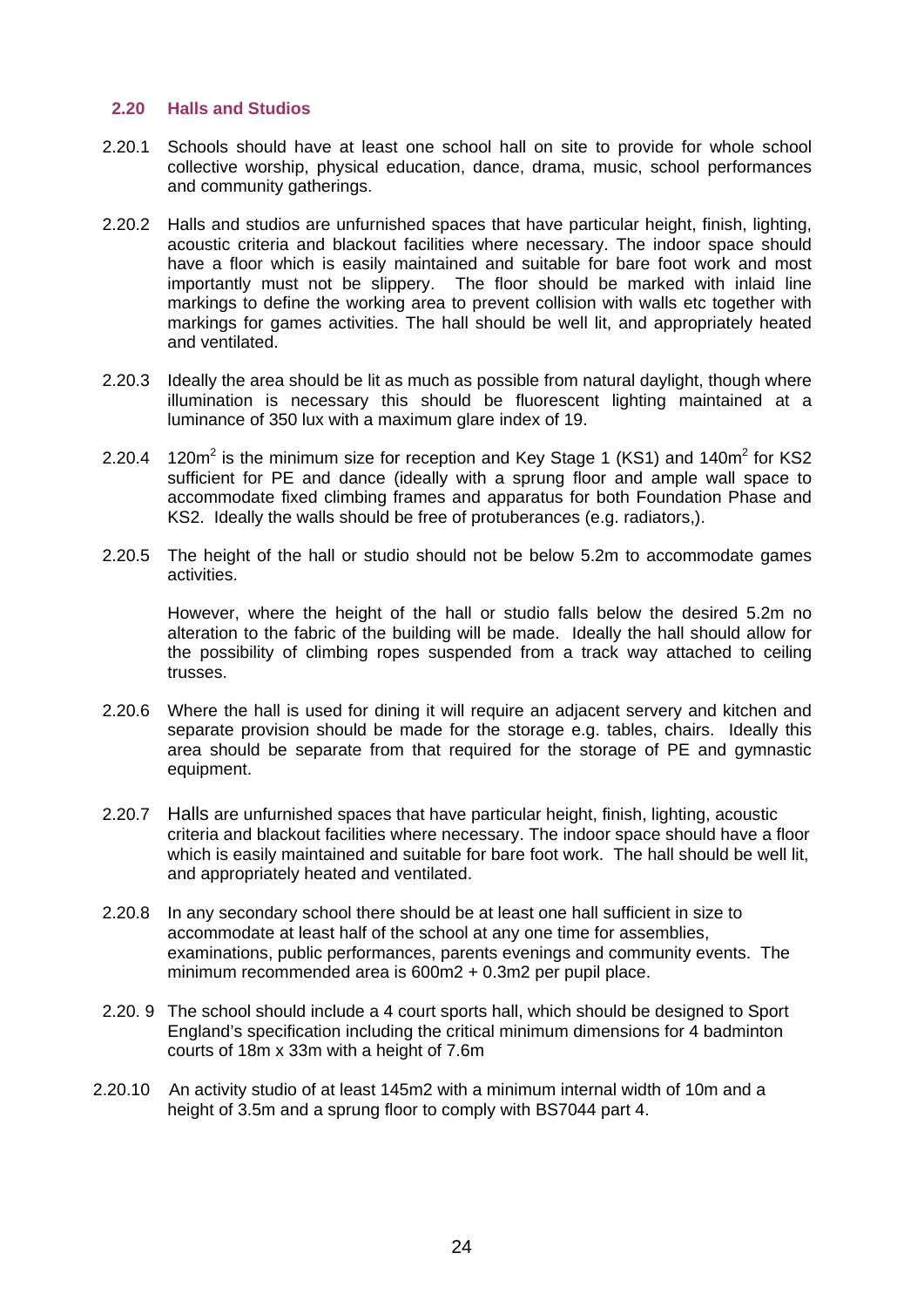#### **2.21 Performance Teaching Areas**

There should be at least 1 music, drama or media space in each secondary school.

Music, dance, drama and media studies will require spaces with appropriate acoustic properties and black out facilities where necessary with access to a hall to accommodate for performances with audiences larger than a class group

These spaces may also be suitable and popular for community use.

- 2.21.1 Music
- 2.21.2 Music in the National Curriculum has a strong practical emphasis which involves pupils in performing, composing and appraising. It includes a mixture of whole class, group and individual activities which require an unusually wide range of different spaces if teaching and learning are to be of the best quality.

Performances take place informally within the class or formally to audiences of varying size.

2.21.3 Advances in ICT and the growing popularity of music technology courses have changed the way teachers and young people expect to play, compose, listen to and record music. Music rooms now require extensive ICT equipment, electronic instruments and opportunities to record, edit and mix sounds. Secure but accessible storage is also essential for the wide range of musical instruments currently used.

The positioning of music teaching rooms is crucial within the whole school because of acoustic needs. The music department should not be disturbed by external noise, such as a busy road or playground, and should not disturb other activities with noise generated from the music rooms. The two main issues are sound quality and acoustic insulation. Students need to be able to listen to, record and appraise music without interruption.

A music suite on one floor is preferable as it facilitates staff and pupil's use of shared spaces and makes supervision easier. Instruments and recording equipment can be shared more effectively and supplementary teaching spaces such as ensemble rooms or recording/control room can be accessed by more than one class. It is also easier to co-ordinate the lessons delivered by peripatetic music staff with the rest of the music department.

The music suite can either be integrated into the whole school, ideally as part of an arts grouping, or developed as a separate music block with its own access.

#### **2.22 Location of Music Suite**

Access and security are important issues, given the fact that the music department will be regularly visited by a team of peripatetic staff, used by students outside lesson times and also hired by community groups. Security is also paramount as there will be many valuable instruments owned by both students and the school in the department, together with electronic keyboards, computers, expensive recording studio equipment and a range of sound systems.

It can be advantageous to have the music suite near to the school hall as it can then be easily accessed for performance and rehearsal activities. **However, there must be adequate acoustic insulation between all music teaching rooms and the**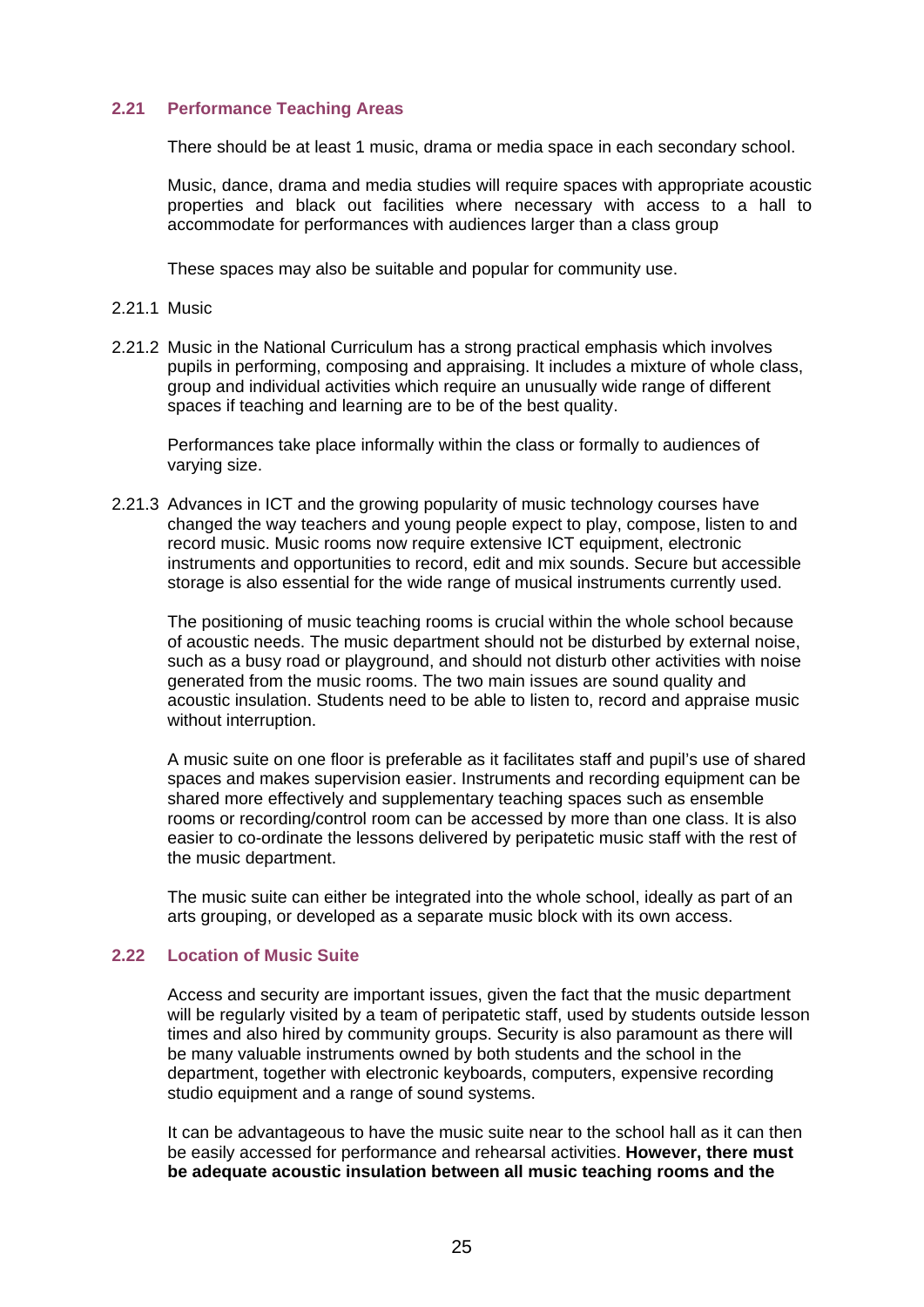**hall**, as it may be used for external examinations and other purposes which require a quiet environment.

2.22.1 Teaching Spaces

The number of music rooms will obviously be dictated by the number of teaching periods in KS3 and the number of students choosing music as an option in KS4 and in the sixth form; including music technology courses.

Music teaching needs:

- whole-class teaching spaces a series of small rooms for group work, instrumental lessons and practice. As an ideal there should be a practice room available for each visiting teacher so that classroom work is not compromised. If possible, some rooms should be dedicated drumming rooms or 'plug and play' rock studios
- one or more recording rooms adjacent to teaching spaces
- display and storage areas, especially for instruments
- a staff base, for full-time and peripatetic teachers

In order to deliver music effectively, it is desirable that every school should have:

- a music classroom of  $60 70$ m<sup>2</sup> which will accommodate up to 30 pupils involved in a range of practical and non-practical activities. For good acoustics, avoid classrooms that are square in plan and section. Long narrow spaces and irregular shapes, eg. "L" shaped rooms, reduce flexibility and are unsuitable for practical activities. A room ceiling height of at least 2.7m is desirable in all rooms, including group rooms.
- a larger classroom of 85-91m² which will also serve as a performance/recital base for a range of both class and extended curriculum activities.

#### **NB. It is essential that every music department has at least one room of this size**.

Ideally, there should be four small supporting rooms for each classroom, so that a class can split into five groups and can also facilitate specialist instrumental/vocal lessons. These should be integral or adjacent to the full-size classroom, but additional to its floor space. Small rooms should be between 6 and 8m². 6m² allows for an instrumental lesson with a piano and three students.

An intermediate size room of 20–25m² allows for small ensemble work of up to 12 pupils. This intermediate size room may also be designated as the main instrumental base available throughout the school day for peripatetic teaching. All doors should have windows, as individual teaching often takes place in peripatetic music lessons.

Square or long narrow plans in small group rooms should be avoided. At least one wall should be angled at between 5<sup>°</sup> and 10<sup>°</sup> to promote sound diffusion and preclude standing waves and flutter echoes

 $\circ$  Recording studios are an essential part of the music suite and should allow visual as well as audio contact with main teaching spaces. Music technology lessons may require several students to work together or watch demonstrations in the recording room and a minimum space of 15m² is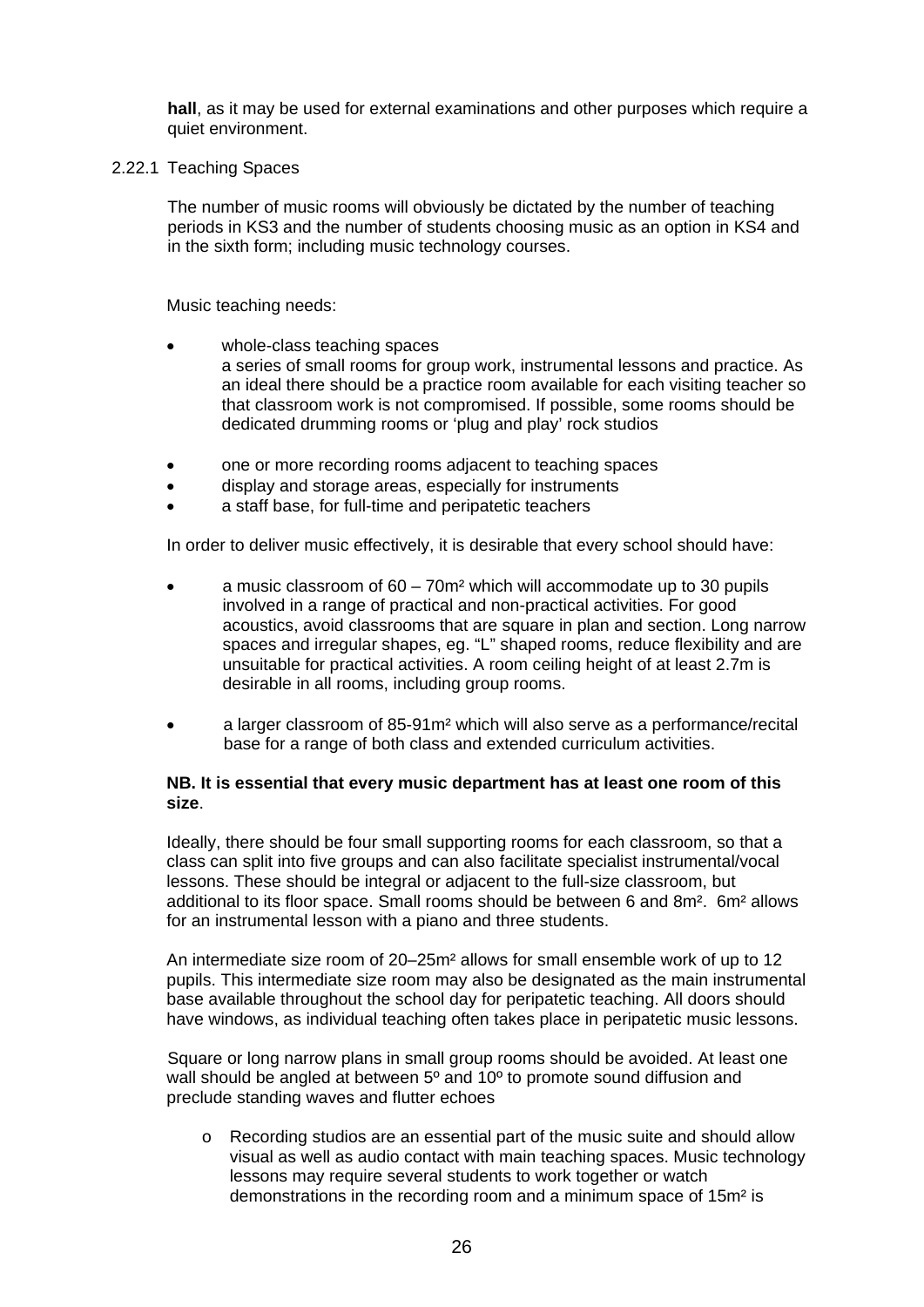therefore desirable. The recording of pupils' compositions and performances is an integral part of the music curriculum and is also used for assessment purposes at GCSE and Advanced level.

- It is desirable to have a teachers' base for meetings, preparation and storage. This room can also double as an office for peripatetic staff and therefore, it would be an advantage to have a secure store attached for pupils' records and expensive instruments or equipment.
- Storage areas need to be designed for materials and instruments used in whole-class teaching and for instruments that students can use and access individually without disturbing teaching. Security and safe handling of instruments should be considered carefully in the design of storage spaces

#### **2.23 Acoustics**

An appropriate acoustic environment is more important in music accommodation than in most other areas of the school. The two main issues are sound quality and acoustic insulation. These should take account of the quality of sound within the music space and the sound insulation of the space from other sources that could cause disturbance.

#### **It is essential to take specialist advice on acoustic matters at an early stage in the design process.**

- The location of the music department should minimise disturbance from external sources of noise, and use non-teaching areas, such as storage rooms and corridors as sound buffers between music-making spaces.
- Specialist advice should be taken over the construction of walls, doors, lobby spaces, external windows, pipework and the sealing of openings in walls for essential services, to ensure the best possible insulation and sound quality
- The quality of sound in a music room should be an appropriate balance between fullness of tone and clarity. This is achieved by considering both room shape and proportion and the distribution of reflective and absorptive materials. It is best to use either carpet or ceiling tiles (not both) and to distribute absorptive material about the vertical wall surfaces of the room. Where carpet is used, the ceiling should have a hard reflective surface.

#### **2.24 Storage**

There are two main types of store rooms.

- 1. **Classroom Store** This may house worksheets, files musical scores, CDs, books, files, classroom percussion instruments and TV/video equipment stored on trolleys.
- 2. **Instrument Store**  the shape and capacity of the room should allow for the full range of orchestral instruments ranging from large double basses and tubas to numerous smaller violins, flutes. clarinets etc. Some will be from the school instrument stock and others will change daily according to the range of instrumental lessons taking place. Correct shelving is essential to allow pupils to manoeuvre large instruments comfortably with smaller instruments kept at eye height and heavy instruments around waist level.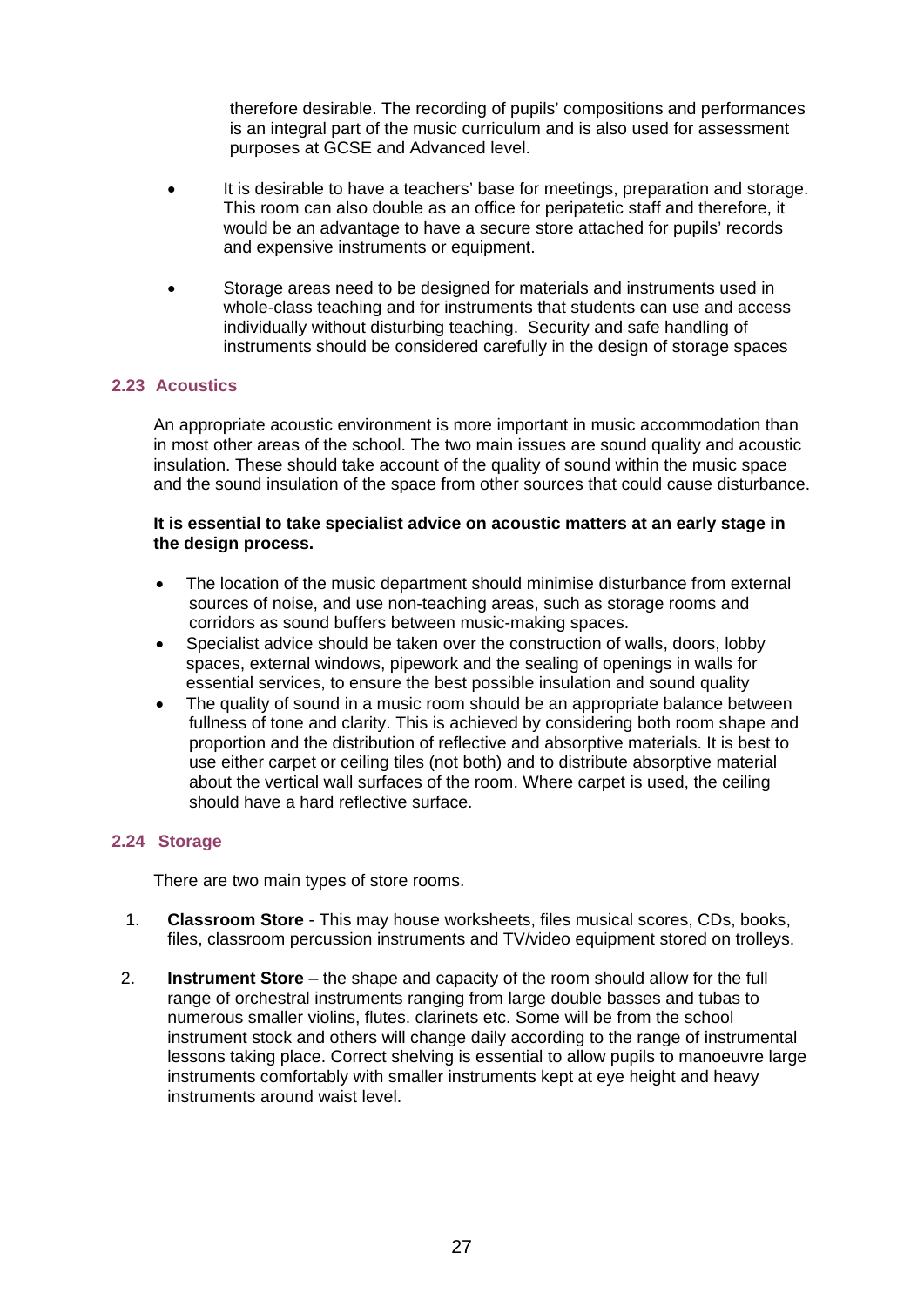### **2.25 Lighting**

- Daylight is the best light source, although windows reduce sound insulation and rain on rooflights can be noisy
- Smaller group rooms are often internal but wherever possible daylight from windows is preferable.

#### **2.26 Furniture and Equipment**

- Flexible use of space within the music room is essential for the successful delivery of the music curriculum. There should be no fixed furniture in a classroom, other than around the perimeter. All classrooms should provide a free space for warm up activities or singing, where pupils are seated in a circle.
- Furniture needs to be easy to move to allow for different activities. Tables and chairs should be light but robust and easily stackable.
- Design and provision of shelving and cupboards is important for storage and display of instruments, headphones and other materials and equipment. The positioning of keyboards and headphones is a major consideration,
- A shelving system for instruments should have strength and flexibility
- Demountable staging is useful to create a small performance area in a larger music room. Furniture screens can also change the atmosphere and divide up the room for different activities, including performances
- Movable screens and fixed pin boards can be used for display and have soft, absorbent surfaces that can be part of the acoustic treatment of the music room
- Mirrors in practice rooms allow students to check posture and positioning when singing or playing instruments
- Practice room doors need windows to ensure safety of staff and pupils during individual music lessons
- 2–4 loud speakers for audio systems are needed in the main teaching space, ideally at high levels near the room corners. These should be linked to the recording room, to allow recorded music to be played back to a class

#### **2.27 Electricity**

- The main electrical needs come from the use of ICT and electronic keyboards and from recording students' performances
- In a main teaching room, there should be at least 16 twin socket outlets for keyboards and a further six twin socket outlets at the teaching base. Further sockets will be needed for ICT equipment for students. Some outlets for students can be around the perimeter above worktop height and others installed as floor mounted outlets to allow keyboards to be used in the central area and avoid trailing cables
- Electronic keyboards require a low voltage supply, provided by plugs with integral transformers or by a permanent low voltage installation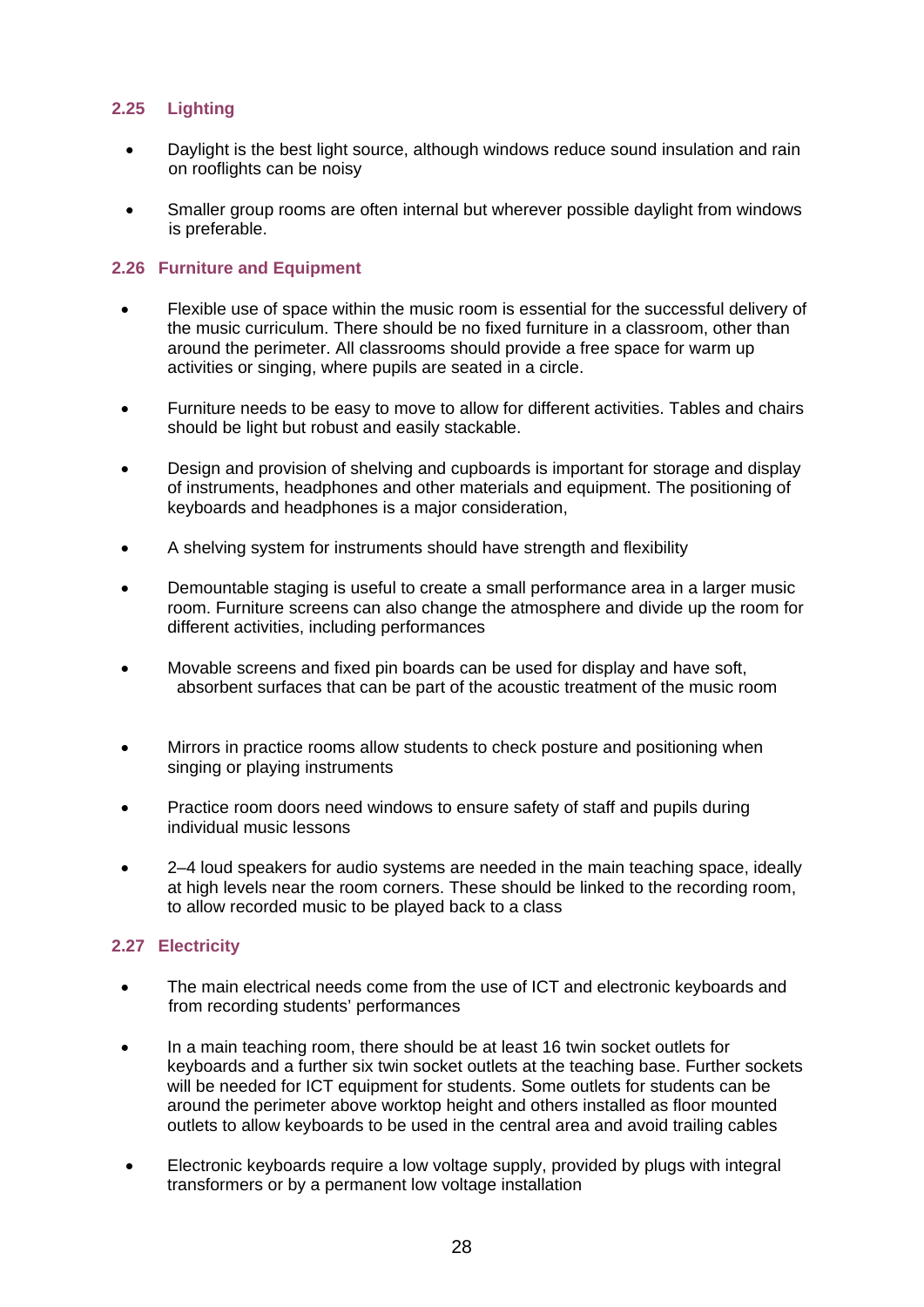- Group rooms need at least two twin socket outlets on opposite walls
- Recording rooms require about eight twin socket outlets close to the console. Music technology courses and the Creative and Media Diploma require high specification recording equipment.

#### **2.28 Dance and Drama**

Each school should have a facility that would permit the teaching of drama as well as for performance to a public / school audience.

It may well be multi-purpose to allow for film projection / public speaking / school and / or public gatherings, etc.

#### Location

Positioned near to parking areas to allow for the facility to be used beyond the school day and for full access.

Exterior doors to all sides for entrance and exit and to allow for full access

#### Size of room

The main seating area should be able to accommodate sufficient people to conform to fire, health and safety regulations. A suitable auditorium for a school of 700 / 800 pupils should accommodate a minimum of 300 / 400 individuals when seated.

There should be a versatile 'stage' area, possibly with a traditional proscenium arch. This may be raised above the general floor height or, alternatively, be composed of purpose-built, demountable rostra. In the case of the latter, consideration should be given to the provision of temporary storage areas. The stage area should have access from within it and additionally from the main auditorium. Full theatre-style curtains should be provided.

#### **2.29 Equipment**

- **a.** Full lighting facilities should be available within the main auditorium and also the stage area. This will require the provision of lighting rigs, mixer control desks and / or rooms, suitable power supplies to be fitted.
- **b.** Full sound facilities should be available within the main auditorium and also the stage area. This will require the provision of sound / speaker systems that integrate with (e i) above. Additional PC facilities will also be necessary. The school may also wish for this to integrate to a plinth for use by outside speakers and for presentations.
- **c.** That there should be a supply of demountable rostra to allow for pupils working in the main auditorium as well as within the stage area.
- **d.** Ttheatre-sized projection screen should be fitted that will allow it to be lowered for film (front or back projection). This will require additional projection equipment linked to the sound and lighting equipment and suitable interface.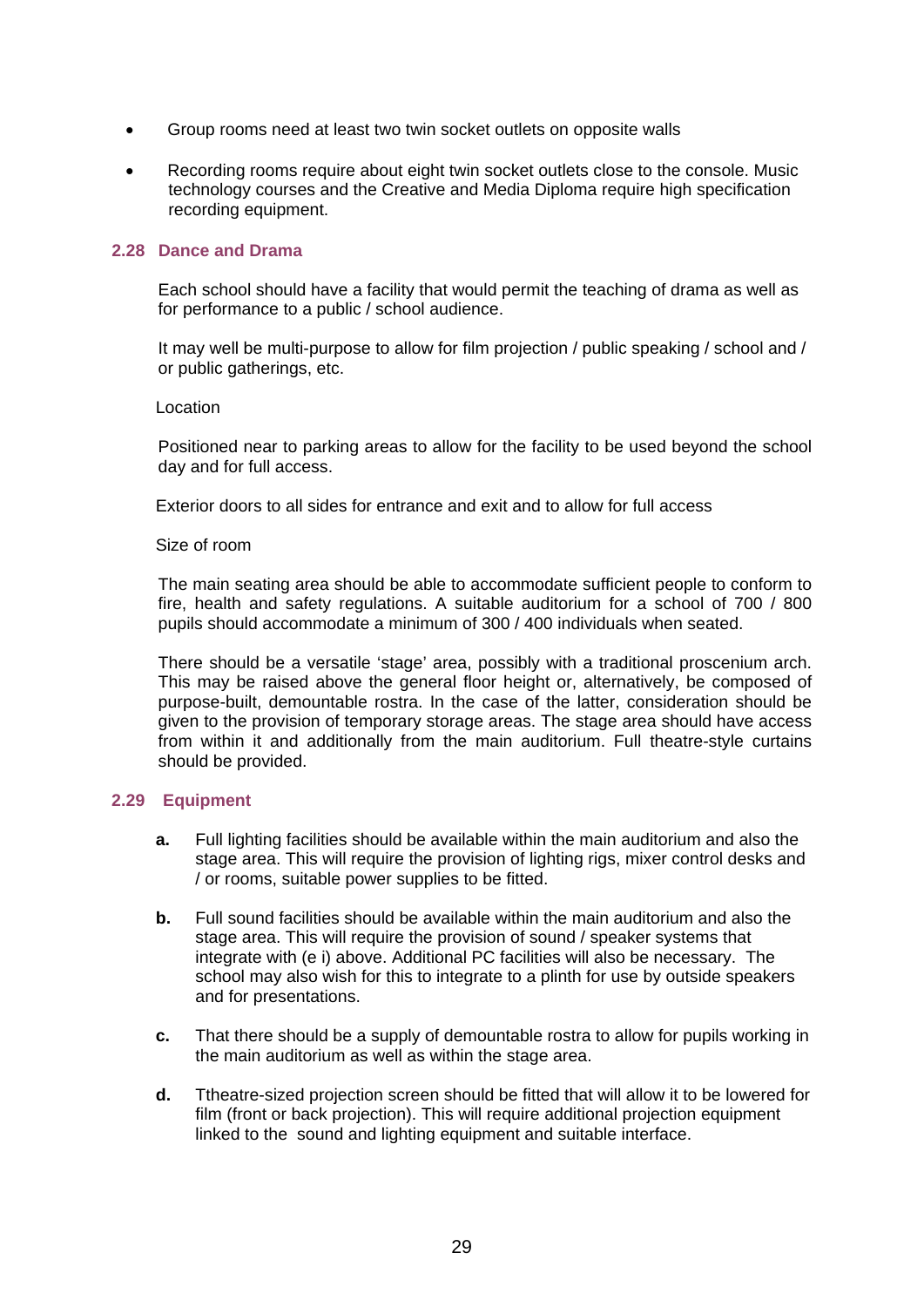- **e.** One theatre is sufficient, however, there will also need to be access to at least one smaller room nearby. This / these could be designated as (a) 'practice room (s)', doubling up as an additional teaching space(s) as necessary.
	- **i.** These rooms should have additional storage within them. This is most likely to be demountable steel cabinets.
	- **ii.** 'Green room' changing facilities should be provided (two : male / female) and a suitable gathering area for pupils waiting to enter the main staging area. In addition, changing areas should be provided with access to mirrors, washing facilities and toilets.
	- **iii.** Access to the main auditorium should include a 'foyer' area.
	- **f.** Undesirable aspects
		- **i.** The location should not present difficulties for members of the public accessing it out of school hours.
		- **ii.** There should be full access for those with additional needs.
		- **iii.** The nature of the area means that it generates considerable movement and noise. It should be positioned where it is as unobtrusive as possible but still allowing for day-to-day access and policing.
		- **iv.** Public toilet facilities need to be sited away from 'Green Room' facilities
	- **g.** Types of flooring
		- **i.** The main auditorium / stage area should be versatile enough to be used for dance and drama. Ideally, a sprung timber floor is ideal for the main auditorium but many schools are looking for a composite flooring compound to deal with pupil traffic as well as being versatile enough for day-to-day use. It should be of a dark colour to prevent reflection from theatre lights.
		- **ii.** Walls :

With windows : suitable heavy curtains to provide a good quality black-out. Ambient, house lighting to be provided

Without windows : Ambient, house lighting to be provided

Dark coloured, matt walls.

- **iii.** Seating **:** 
	- **a.** Permanent seating can be provided that best accommodates the needs of the space :
	- **b.** Retractable seating would allow for the main auditorium to be used as a teaching / performing space and make it suitable for music / drama / dance
	- **c.** Auditorium seating would provide for a theatre-style environment and clear focus on a raised proscenium arched stage area, but would not allow for a floor area to be used in between performances / presentations.
	- **d.** Retractable benches would provide for more seating in a specific area than retractable seating. It is more suitable for a pupil audience than it would be for an audience of adults.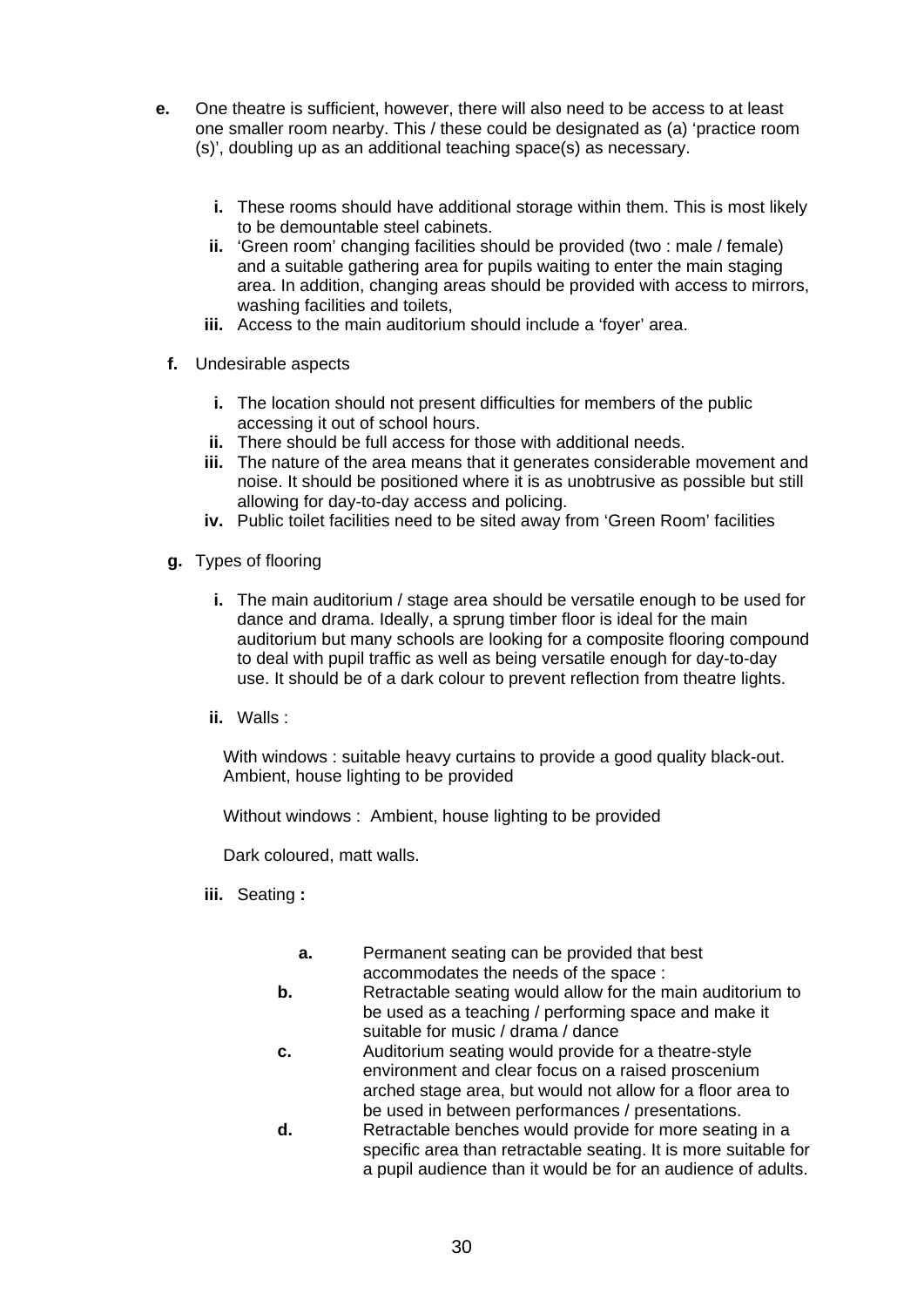- **e.** Lecture theatre seating (with shelves to accommodate note-taking) would reduce the number of total seats and would be better suited to an additional, smaller lecture theatre space within the school.
- **iv.** Storage
	- **1.** Green Room areas would require storage facilities for costumes / makeup, etc. Washing / showering facilities may also need to be provided.
	- **2.** Storage of properties, scenery, lighting and sound equipment is all required. This should be provided adjacent to the stage area but not within it. In addition, access and security need to be considered.
- **v.** Acoustics
	- **1.** Obviously, the acoustics of the stage area and main auditorium would be considered.
- **vi.** Insulation
	- **1.** See (h iii) and (i ii) above.

#### **2.30 Media**

- **h.** Although media studies tends to be taught in classrooms at KS3,4,5, the nature of the subject requires additional facilities in order that the requirements of the specifications can be met at KS4 / 5.
- **i.** Access to AV equipment
	- **i.** Within the specifications for English (see above), there is sufficient provision to provide for
		- **1.** projecting of DVD / WMV / MPEG resources
		- **2.** use of TV, radio or other sound / moving picture resources
		- **3.** desk-top publishing, graphic manipulation, presentational devices (e.g. powerpoint) as part of general teacher / pupil work
	- **ii.** In addition, there should be a designated area for film / sound work. Ideally, this would require
		- **1.** a classroom-sized area, with a separated, partitioned section to provide an area for filming / sound work. The main area would be acoustically soundproofed (walls and ceiling), carpeted and without windows. It would require extensive provision of power sockets and additional equipment (digital cameras, stands, mobile lights). There would also be a requirement for a small allocation of desks, chairs.
		- **2.** A partitioned area with an observation window / door linking both areas (minimum size of window 8' x 4') and suitably soundproofed. The two areas would be linked by intercom / microphones / speakers. The partitioned area would house three PCs with additional full editing facilities (two editing desks, sound equipment, mixer, appropriate software). The area under the observation window would be benched and seating provided.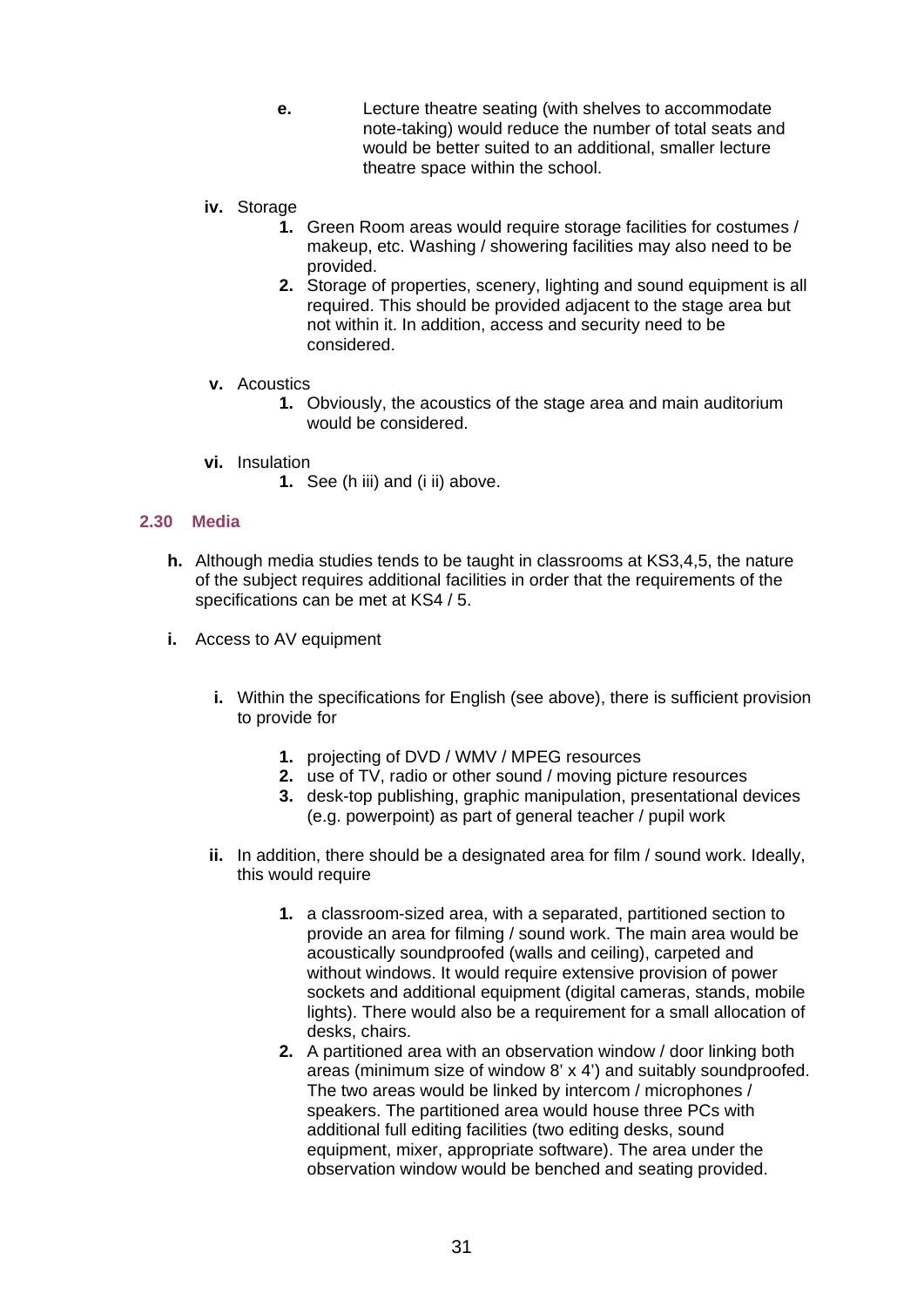There would need to be adequate storage facilities (shelves and lockable steel cabinet) within this area.

- **3.** All lighting would be controllable via dimmers.
- **4.** There should be a curtain runner on three sides of the main area with black theatre-style curtains fitted.

Support Spaces

In support of music, an ensemble room, practice rooms totalling about 4 for each timetabled music room.

# **3 Internal Non-Teaching Spaces**

Internal non teaching spaces include rooms such as:

#### **3.1 Storage**

- 3.1.1 Storage areas are broken down in to teaching storage and non-teaching storage as follows:
- 3.1.2 Teaching Storage
	- a. Pupil personal belongings

The area of storage must include coat and bag storage for all pupils Coat and bag racks to be located in separate cloakrooms or in corridors though ideally in circulation routes that are not dead ends as specified in BB99 Part C.

b. Full height lockable storage

This specifically relates to storage above 2.1m high, whether in the form of furniture units or walk in stores and will count as non teaching area. There should be at least  $1m<sup>2</sup>$  for every classroom easily accessible by staff (but not pupils), for resources such as valuables or hazardous items.

#### 3.1.3 Specialist walk in stores

For shared curriculum resources at least two  $6m<sup>2</sup>$  store rooms in any school ideally accessed from the corridor or shared teaching area.

#### 3.1.4 Indoor/outdoor PE storage

Opening on to the long side of the main hall and ideally also accessible from outdoors. The storage area should be a minimum of 10% of the area of the hall and include shelving for the storage of gymnastic equipment and other games resources. The entrance to the storage area should be wide enough to enable safe movement of equipment.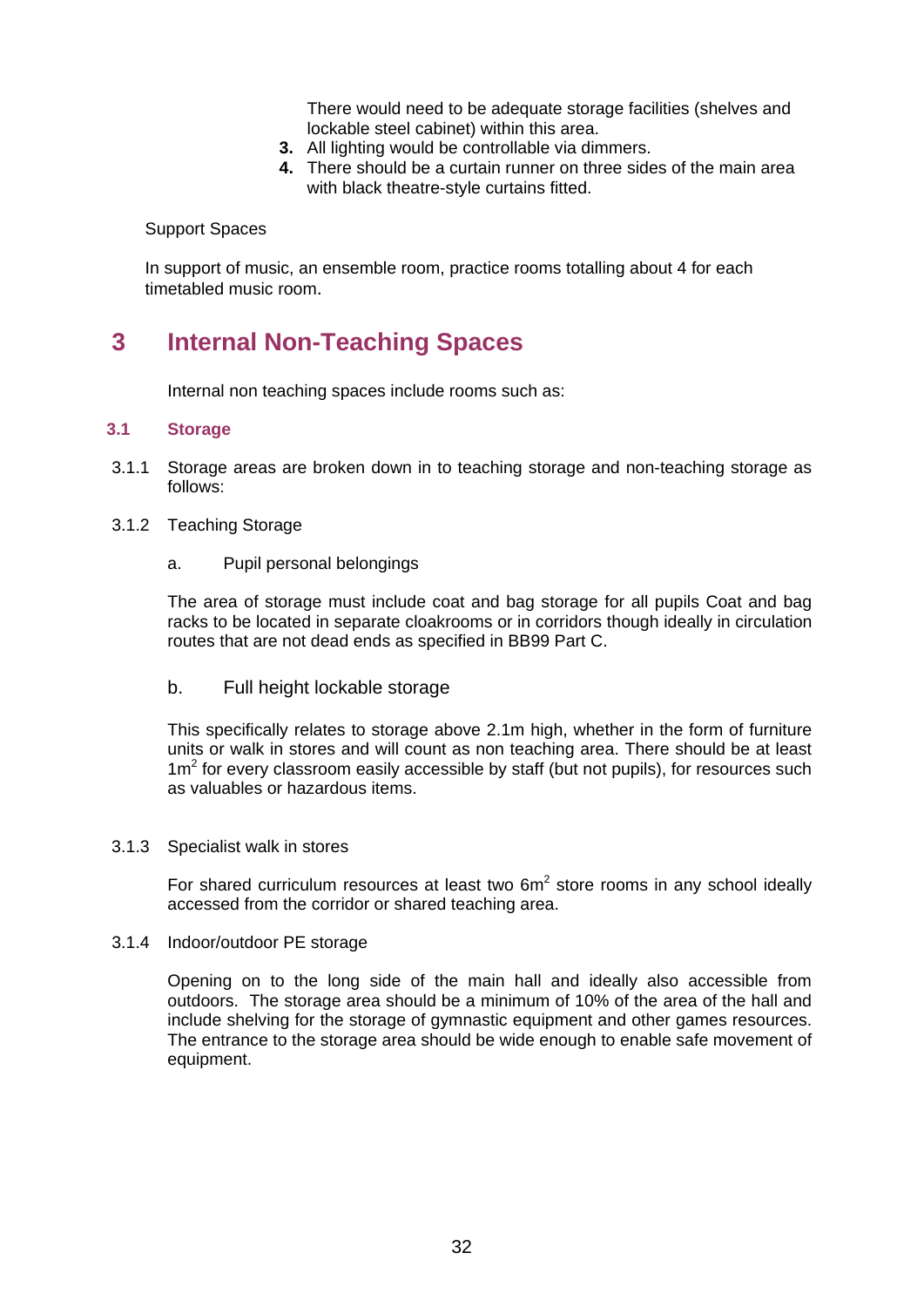#### 3.1.5 Non- teaching storage

Other non-teaching storage includes:

- a. Secure storage for valuable items such as personal records located adjacent to or within close proximity of the school office.
- b. Storage for mobility equipment and aids for disabled pupils
- c Central storage of book stock such as paper and pens.
- c. Lockable storage for maintenance equipment and hazardous substances for cleaners and caretakers.
- e. Chair and table store when the hall is used for dining this may be positioned between the kitchen and hall and can double up with the servery

#### **3.2 Staff and administration**

- 3.2.1 The staff and administration area sits mostly within the non teaching area. In Flintshire, schools should have an office for the Headteacher (of at least 10  $m^2$ ) and a separate office for school administration.
- 3.2.2 Medical Inspection room (M.I.) this room may also be used by visiting therapist or other support for pupils with SEN and disabilities.
- 3.2.3 Work and social space for teaching staff usually this takes the form of a central staff room and will include a designated ICT area and free tables for laptop and general work.
- 3.2.4 Schools should also have a separated designated PPA workroom with ICT access which can accommodate a minimum of two people.
- 3.2.5 Storage units for teachers' personal possessions should also be included within the staffroom. A proportion of these storage units should be set aside for use by visiting staff.
- **3.3 Staff and administration area includes offices, main office, secure reception area and reprographic facilities.**
- 3.3.1 Offices to be utilised by other senior teaching staff such as deputy or assistant heads who may need privacy for interviews or pastoral support.
- 3.3.2 A main office to be utilised by administrative staff with storage space for confidential records and linked to reception.
- 3.3.3 A secure reception area this should provide access to the rest of the school and be adjacent to the recognised main entrance.
- 3.3.4 Reprographic area this will be located in a separate room from the main office (but not in a circulation area) and may include ICT print services. The room should be adequately ventilated.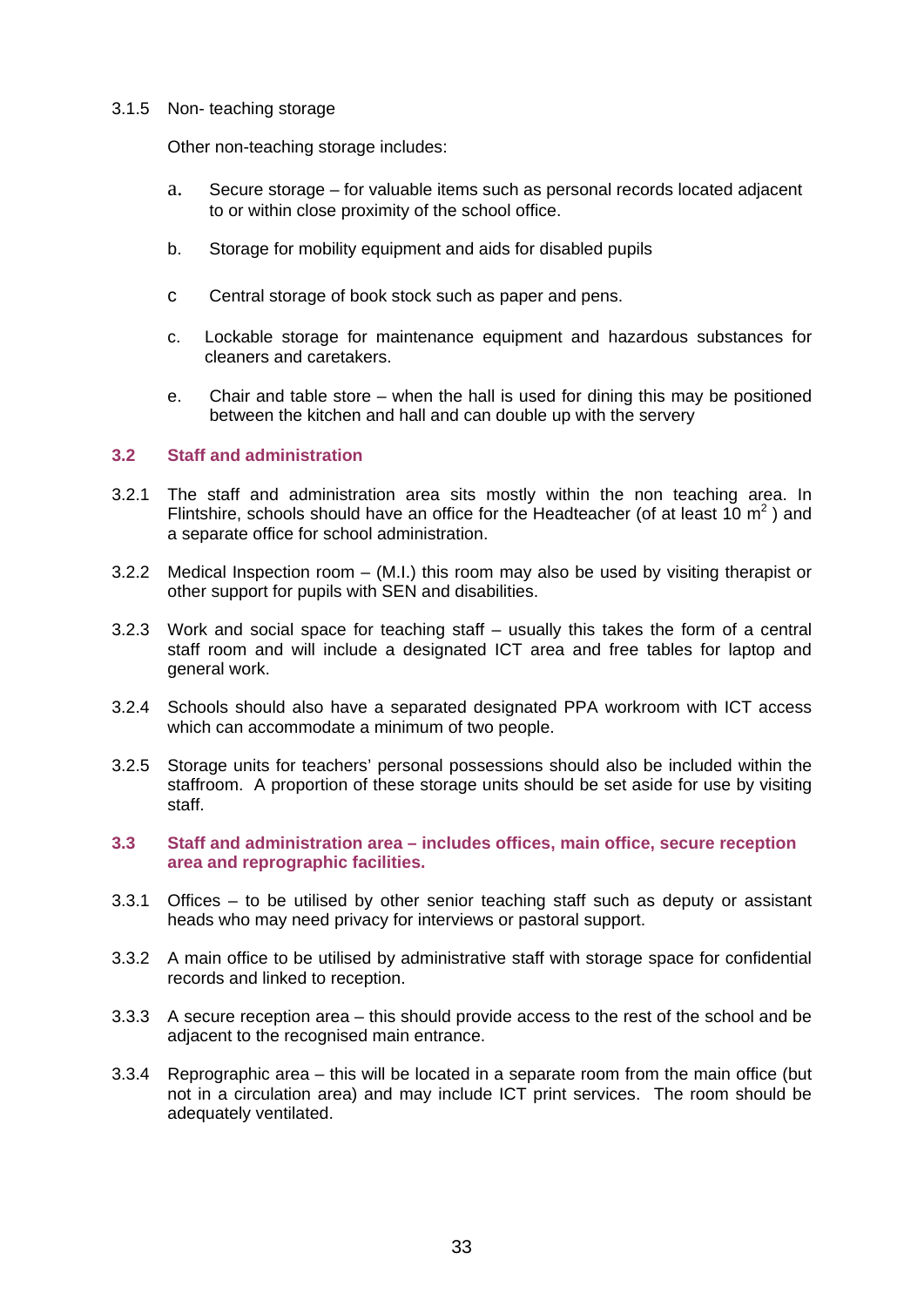- 3.3.5 A dedicated, multi-functional meeting room, within the zoned entrance area, so that it can be used by visitors without them entering the main school. This room will accommodate:
	- a. Parental meetings
	- b. Community learning programmes
	- c. Multi-agency meetings
	- d. Governors Meetings
	- e. INSET meetings
	- f. Interview
- 3.3.6 Caretaker's office where permissible office facilities will be included within the storage area but will not be provided independently.

#### **3.4 Staff Room**

- 3.4.1 There is no minimum requirement for the provision of a staff room. The Authority however recognises the benefits that grouped areas provided and therefore where not currently provided will seek to locate space for the provision of a suitably sized social and dining area for staff. This will include a kitchen area with:
	- a. Sink
	- b. Fridge
	- c. Dishwasher
	- d. Zip boiler
	- e. Storage
	- f. Staff room to be sited close to the main entrance.
- 3.4.2 The size of a school staffroom will be determined by the overall capacity of the school.

Additionally, the pupil age range of the school should be taken into consideration and the related staffing requirements e.g. Foundation Phase staffing ratios.

#### **3.5 Learning Resource Areas**

- 3.5.1 Learning resource areas are generally spaces used for informal learning and shared by the whole school. The total area for this category of space should include
	- at least one Library (10m<sup>2</sup> + 0.05m<sup>2</sup> for every pupil place)
	- at least one Group Room ( $2m^2$  + 1.1m<sup>2</sup> for every pupil place)<sup>1</sup>

 $1$  These rooms are usually SEN resource areas and may accommodate between 6 and 15 pupils.

3.5.2 Where a school currently has no provision of a small group room, but where a classroom below the WAG minimum of 15 pupils is present, the room will be redesignated as a small group room.

#### **3.6 Library**

3.6.1 Schools within the Authority must have at least one designated library. In schools where the library function has been dispersed into several areas within the school,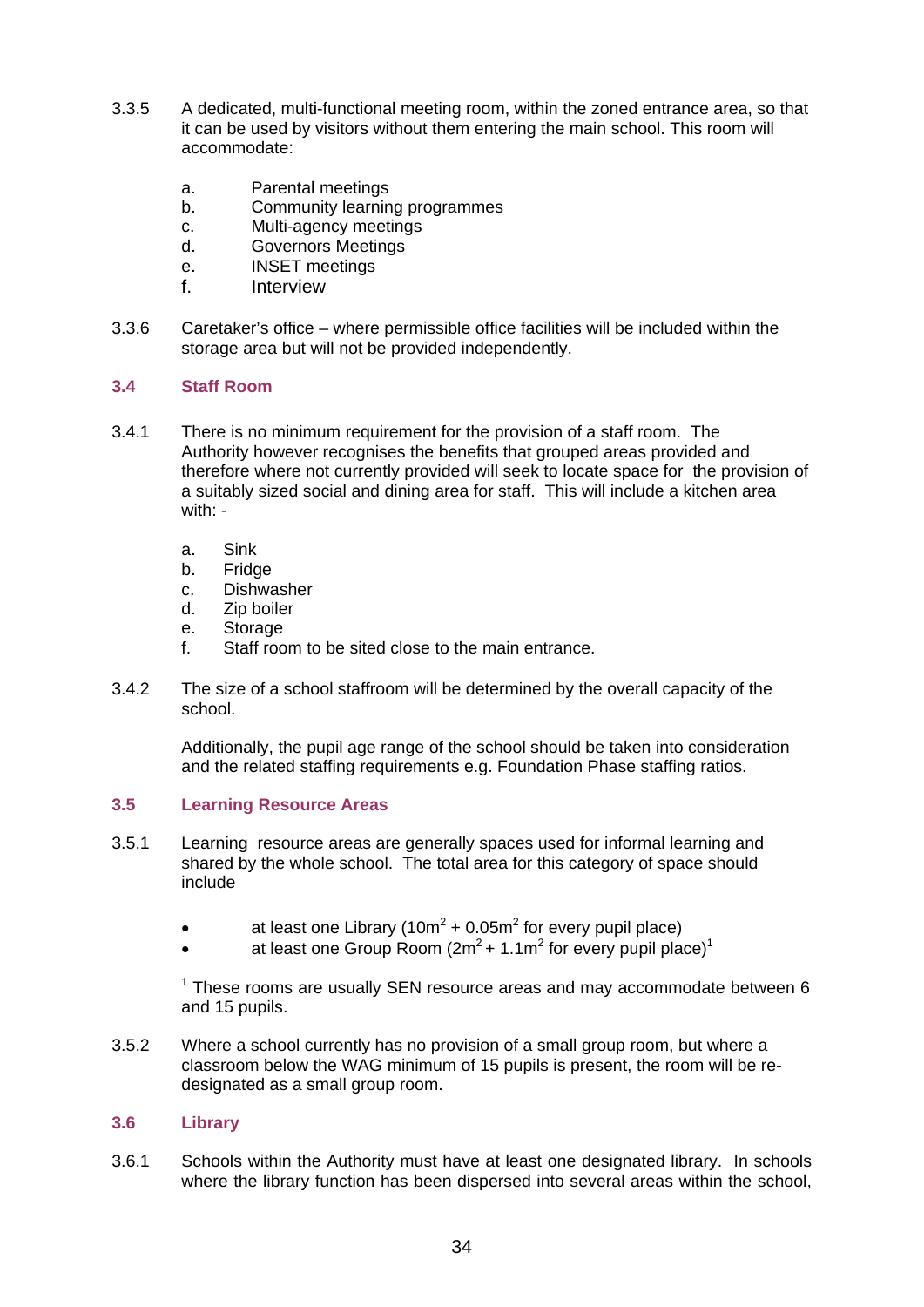attempts will be made to provide a central designated library to assist with optimisation of space.

- 3.6.2 The library should be of sufficient size to accommodate a class of 30 pupils seated on the floor (carpeted) and also include:-
	- Appropriate book storage units
	- Soft informal seating
	- Some work tables/chairs (for a group of 8 pupils)
	- ICT area including provision for minimum of 2 computers one dedicated to support library management system, one for pupil use. (Wireless facilities would also support the use of additional laptops).
	- Ceiling mounted projector & whiteboard

#### **3.7 Staff Toilets**

- a. These should be a separate facility for the first 15 full-time equivalent members of staff and another one for every further 15 (not including catering staff). In schools with less than 120 pupils with a majority of female teachers an option to make one of the toilets unisex.
- b. Accessible Toilets

These are intended for disabled pupils, staff or visitors. Provision counts towards the total staff provision, though will not count towards pupil provision.

#### **3.8 Changing Rooms**

Where changing rooms are not currently provided within schools due to a shortage of space this will not be seen to be detrimental to educational provision.

However, whilst this is not a statutory requirement at this moment in time consideration should be given to the provision of separate changing rooms for boys and girls at a size ratio of  $0.5m<sup>2</sup>$  per pupil. The changing rooms should include bench seating and facilities to hang items of clothing.

#### **3.9 Kitchen Facilities**

- 3.9.1 Not all schools prepare hot food, though all schools require a kitchen area. The kitchen area must include facilities for cold storage, preparing food and drink and washing up.
- 3.9.2 The size of the kitchen facilities is based upon the number of pupil places.
- 3.9.3 For kitchens preparing only cold food and drink the area is calculated as  $0.1\text{m}^2$  per pupil. Therefore a school with 210 pupil places should have a combined kitchen area of  $21 \text{ m}^2$

Where the school does prepare hot food the kitchen area should also include;

- Sufficient area and facilities for safe preparation & cooking of food
- Toilets and Personal care for catering staff including a changing area
- Cook's Office
- Storage area suitable for the storage of cleaning materials in compliance with Chemicals Or Substances Hazardous to Health (COSHH) regulations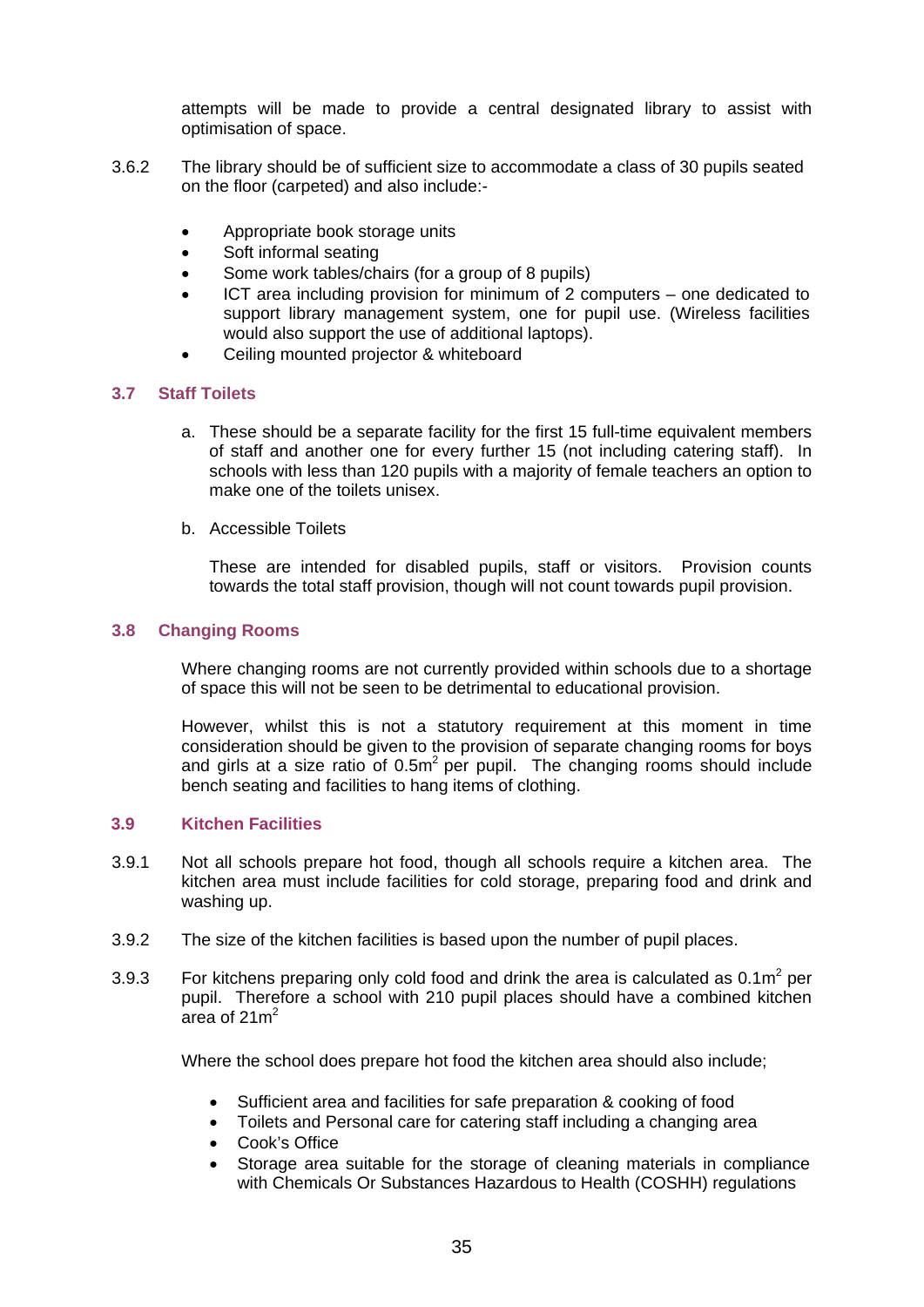- Separate secure storage for dry goods
- Provision for both refrigerated and frozen goods
- Sufficient circulation space for acceptance of goods and removal of waste
- Provision of a servery
- 3.9.4 For kitchens preparing hot food and drink the area is calculated as  $15m^2 + 0.15m^2$ per pupil. Therefore a school with 210 pupil places should have a combined kitchen area of  $46.5m<sup>2</sup>$

#### **3.10 Circulation**

- 3.10.1 Circulation areas include corridors and reception areas, though may also be within the teaching space where the school is 'open plan' in design.
- 3.10.2 Building Bulletin 99 stipulates that a corridor leading to two or more teaching spaces should have a width of at least 1.8m and shorter corridors 1.2m.
- 3.10.3 Due to the practicality of increasing corridor widths in schools of particular designs it would be cost prohibitive to increase widths in line with new build standards. In instances where the circulation of pupils has been found during suitability assessment to be compromised this needs to be managed by the schools (informal one-way, staggered times).

## **4 External Areas**

#### **4.1 Site Security**

- 4.1.1 All schools will be fully secure to ensure safety to pupils and staff from external influences. This may require a 1.4 metre palisade fence line around the curtilage of the property. All properties will have lockable gated entry point with separate vehicle and pedestrian entrances.
- 4.1.2 Where possible vehicle and pedestrian segregation will be used up to the main or recognised front entrance.

#### **4.2 Entrance Paths and Roads**

4.2.1 All school sites will have clearly defined road markings and speed restrictions.

#### **4.3 Car Parking and Drop Off**

4.3.1 The number of car parking spaces required will vary in line with the size and use of the school. The minimum requirement is to ensure compliance with Local Planning Guidance Note No 11 – Parking Standards.

\* For Primary Schools provision must also be made within the curtilage of the development for the safe setting down and picking up of children, preferably by use of circulatory systems.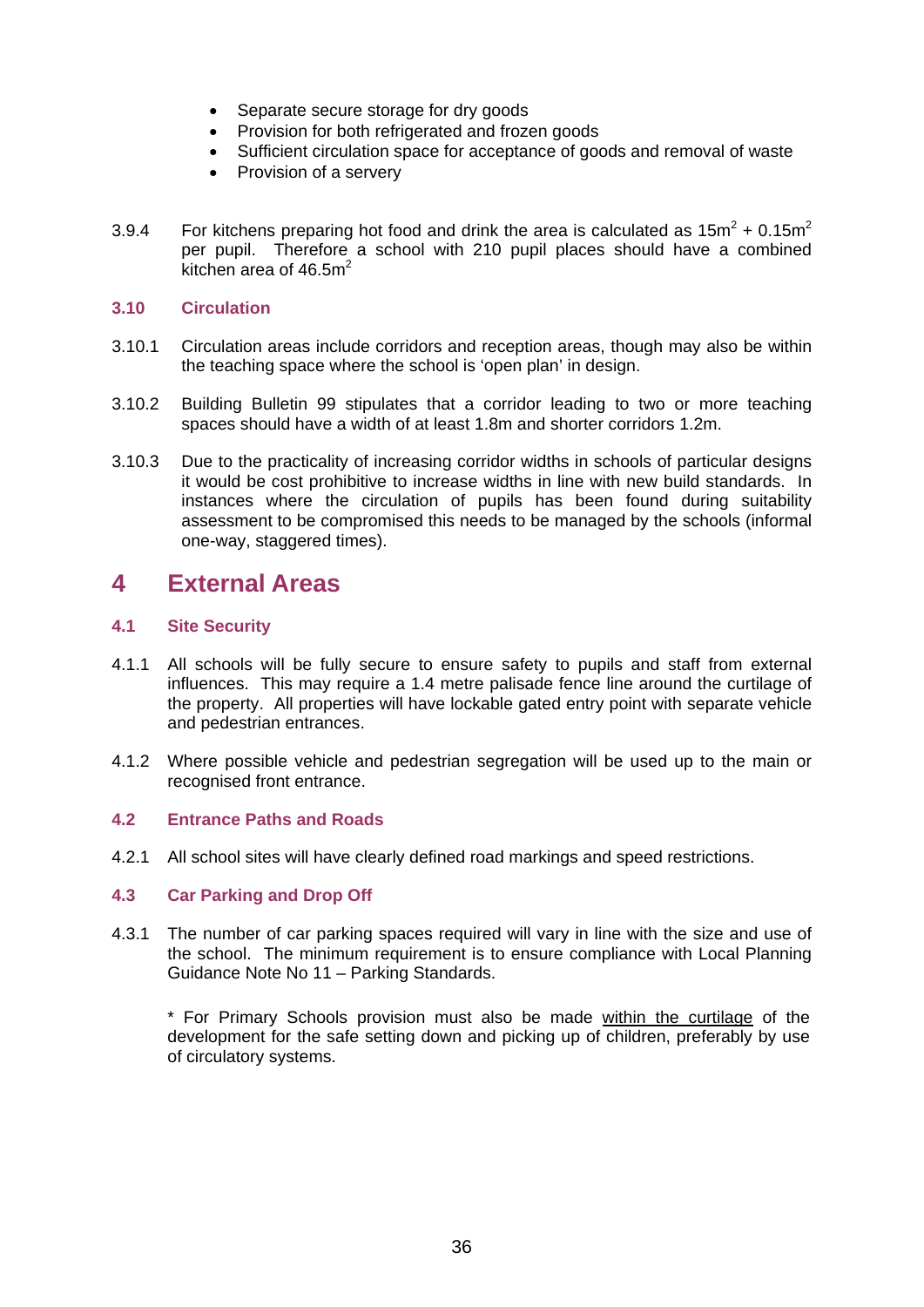#### **4.4 Playing Fields**

4.4.1 Section 77(7) of the Schools Standards and Framework Act 1998, which is designed to protect school playing fields, defines 'playing fields' as any land in the open air which is provided for the purposes of physical education or recreation, other than any other prescribed description of land.

Schools will have the following allocated areas sized in accordance with their designed capacity. This will be in accordance with Building Bulletin 99 (BB99):

- Sports pitches
- Games Courts (hard surfaced)
- Soft informal and social area
- Hard informal and social area
- Habitat areas

For a sports pitch or games court to qualify towards the minimum requirement it should meet the following criteria (BB85 School Grounds a Guide to Good Practice Section E)

- Suitable for the playing of team games
- Laid out for that purpose
- Capable of sustaining team sports for at least 7 hours a week during term time

The facilities should also cater for a straight running track of 60-80 metres in length with a width of 6 to 8 lanes together with the provision of a long jump pit (confirm with Alan and check with Health and Safety).

Schools will have a flexible pitch appropriately marked with facility to insert goal posts of differing sizes to suit a variety of team sports including football, rugby, and hockey.

In instances where the playing fields are found to be too small in area, but where there is an over provision of car parking against Local Planning Guidance No.11 the allocation of this area will be reduced in the first instance to meet the shortfall in sufficiency of the external playing fields.

Both grassed and hard play areas should have sufficient margin between the designated play area for a 'run-off' area. The hard play areas should be marked for both traditional games as well as a variety of interesting playground markings for recreational play by children in break times.

Blank hard surfaces provide little challenge or interest to young children. It would therefore be appropriate to consider the introduction of apparatus of an adventure type such as concrete drain pipes, stepping stones, obstacle courses and other cognitive play areas not designated for PE activities. Such provision encourages creative play and enhances the environment which will be a source of great interest and benefit to young children